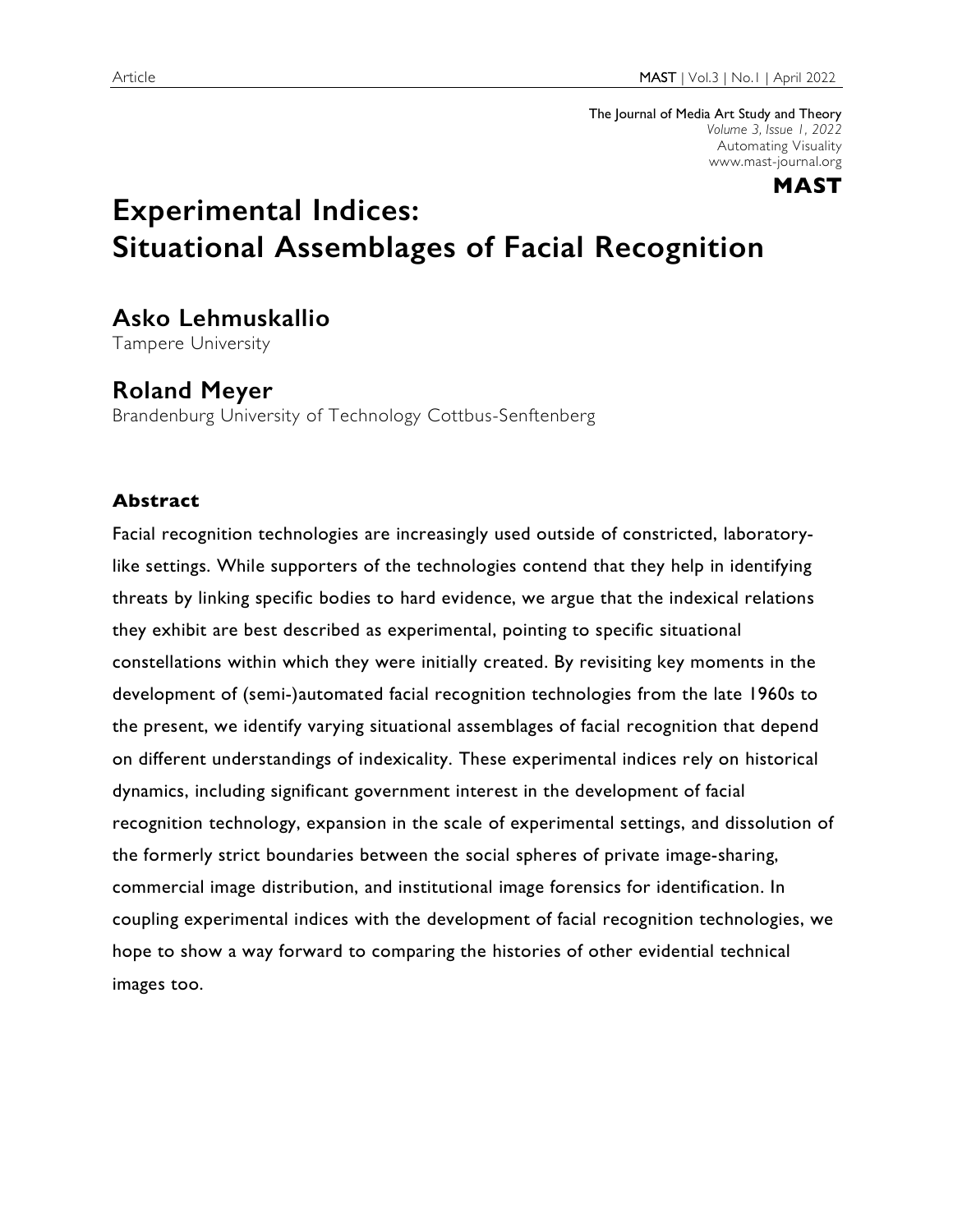#### **Keywords**

face recognition; photography; surveillance; indexicality; automation; technical images; passports

### **Introduction**

In January 2020, a hitherto unknown IT company in the US made worldwide headlines. Clearview AI had gathered billions of facial images from social networks without the knowledge or consent of those represented in those images, had collected them into a massive database, and was now promising its customers that it could identify nearly any individual in mere seconds by comparing facial images with its database. As this example made shockingly clear, companies in recent decades have capitalized on the ubiquity of cameras, social networks, and facial recognition to turn every face shot we share online into an operative portrait (Meyer, *Operative Porträts*): an image that might be algorithmically processed, compared to other images, and assembled with other portraits to create personal profiles, with the goal of establishing links between bodies, images, and data.

Related photo-theoretical work has long understood the camera as a more or less stable photographic device for producing evidence, with photography woven into a broader discourse about reliable traces. With this paper, by problematizing the notion of the index, we argue that photographic indexicality cannot be separated from the specific constellations in which cameras and the images they produce are used. In our view, the camera should be understood not as a mere recording device but, in accordance with its etymological roots in a chamber for deliberative, judicial, or legislative bodies, as a meeting place for decision-making (Lehmuskallio, "The Camera as a Meeting Place for Decision Making").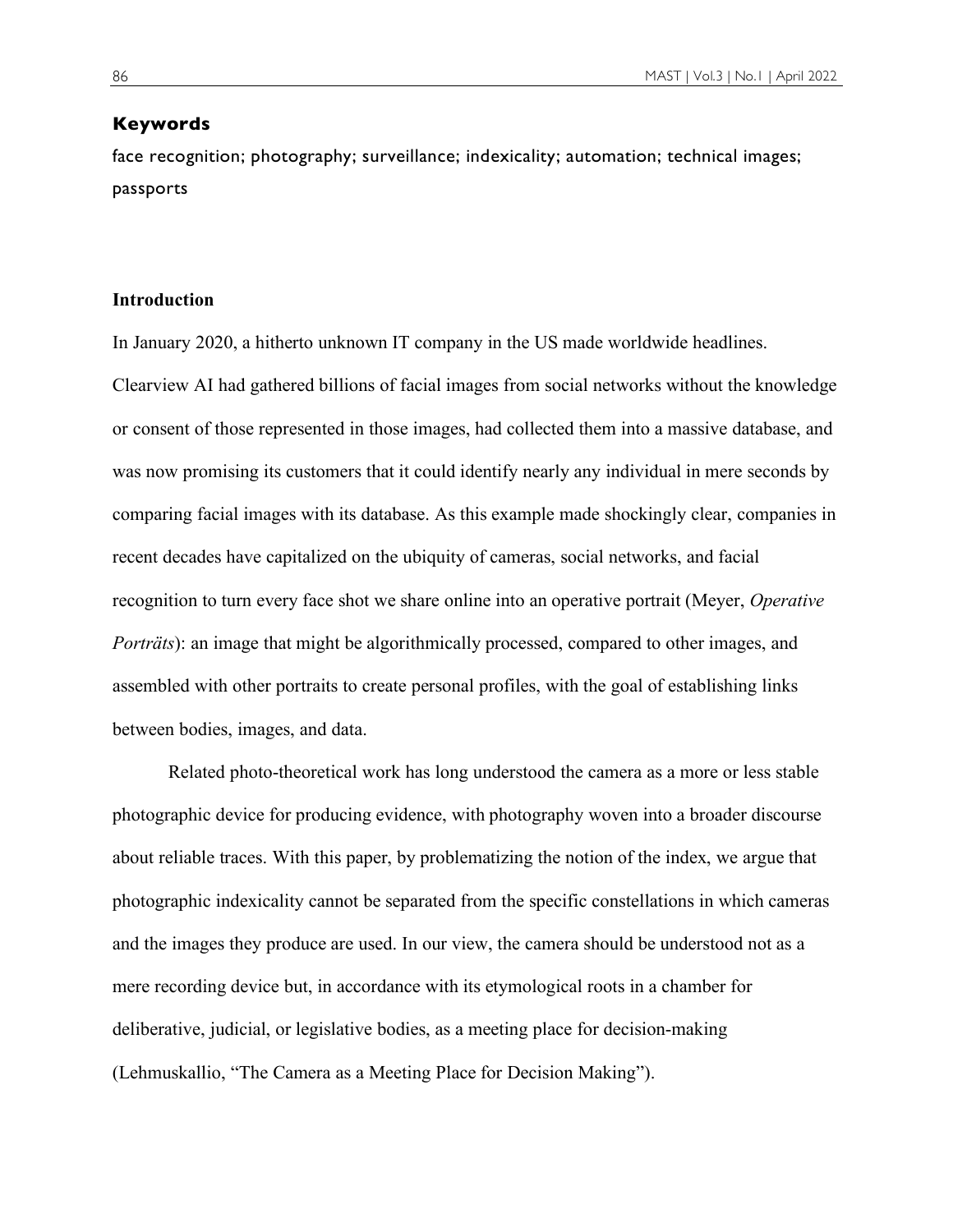The truth claims often still associated with photography, rather than being simply the outcome of technical recording processes, in fact rely, as John Tagg has argued, on complex social assemblages of people and devices, social practices, and technical as well as legal norms. Indexical relations are not produced by technology alone but rather within specific modes of experimentation that need to be agreed upon to provide meaningful accounts. In other words, the ways in which images are supposed to provide evidence are the outcome of contingent practices and processes that have been historically stabilized for the specific purpose of generating truth claims. Following practice-theoretical work underscoring the importance of assemblages, i.e., the role of situationally ordered heterogeneous entities organized to make decisions (Müller), we focus in the following on how facial recognition has been employed to make claims about indexical relationships between physical bodies, photographic images, and the digital data used to identify individual faces.

Based on our findings, we argue that the digitally captured and algorithmically processed face remains an unstable and unreliable anchor. This is because facial recognition is limited: it can only determine probabilities, not produce certainties. Neither does it treat all faces equally, as ongoing debate on racial bias and social sorting attest well. Rather than having their foundations in a stable indexical relationship linking bodies, images, and data, facial recognition technologies produce what we call experimental indices that always leave some doubt as to their real-world applicability.

Our discussion begins with a brief introduction to the concept of the index and the varieties of photographic understandings that philosopher Charles Sanders Peirce worked with when developing the term. After this, we turn to key moments in the development of (semi- )automated facial recognition, highlighting the various ways in which digital images have been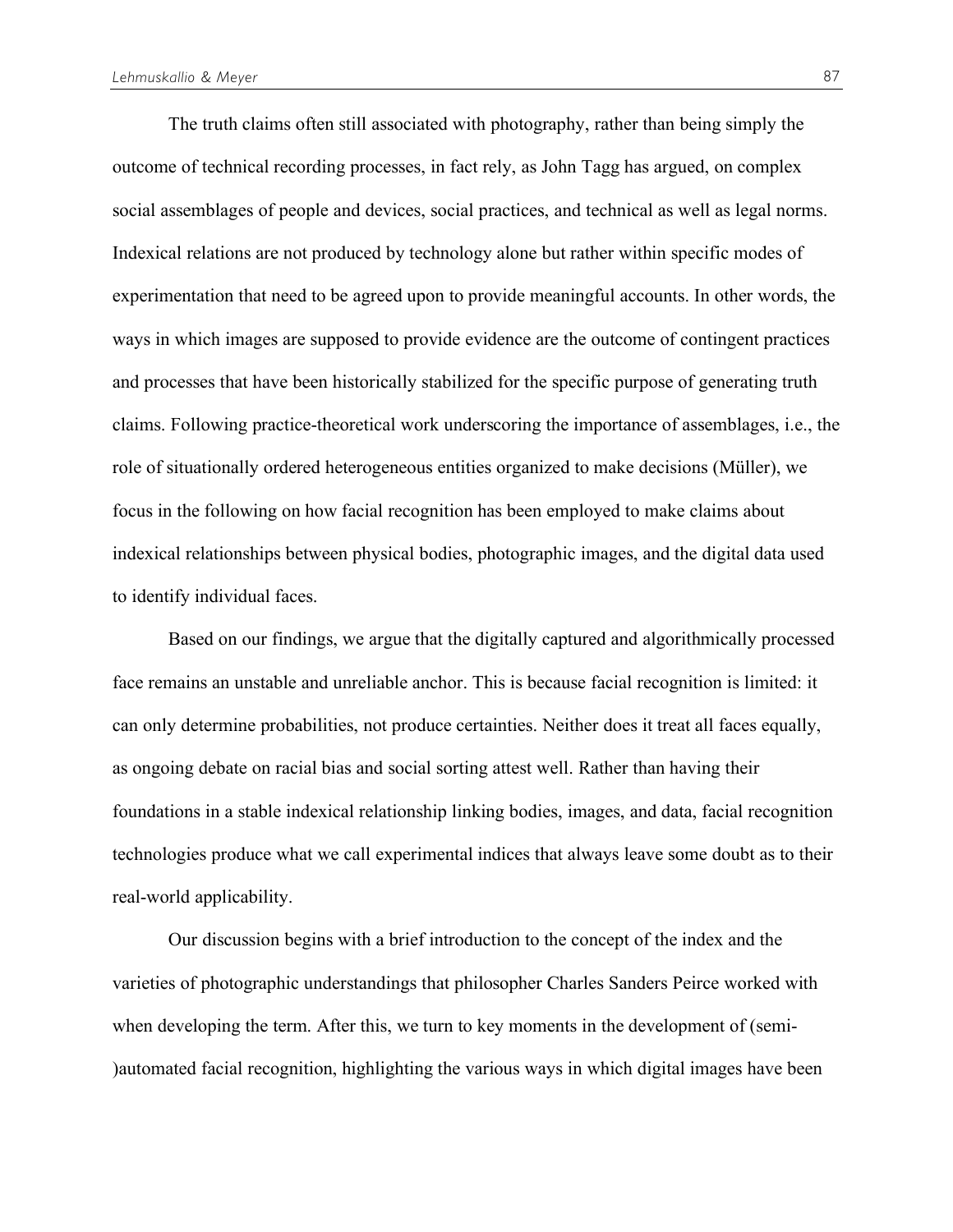used to analyze faces and establish indexical links between bodies and identities, links which in our view are inherently unstable without the contextual work needed to stabilize them. While, in its nascent stages in the 1960s and 1970s, automated facial recognition concentrated on a single face and its supposedly unique anatomical features, techniques of recognition later turned to statistical methods focusing on properties of large sets of visual data, leading toward the first wave of commercialization of the technology in the late 1990s. With the development of electronic biometric passports after 9/11, new questions arose, mainly concerning the indexical relationship between mobile bodies and machine-readable documents, calling for ongoing work on international agreements and standards of interoperability. In recent years, however, issues of norms and standardization have been overshadowed by new methods of facial recognition driven by machine learning coupled with the availability of vast quantities of images of faces online, which have not been captured in a preformatted manner. By focusing on these different assemblages of facial recognition, we aim to draw attention to the variance in the experimental indices on which they rely, underscoring the unruly nature of the relation behind these technologies that are used to decide on fundamental aspects of our day-to-day life. Rather than seeing their experimental nature as something unique to digital images and algorithmic images, we argue that the contingency of claims of indexicality has haunted photography and its various uses from its beginning—this being a reason why a look back into the nineteenth and earlytwentieth centuries still provides theoretical clues for understanding image practices in the present.

### **Experimental Indices**

Ever since the philosopher Charles Sanders Peirce discussed the indexical sign using the example of photography, the index has been a staple of photo-theoretical treatises. For many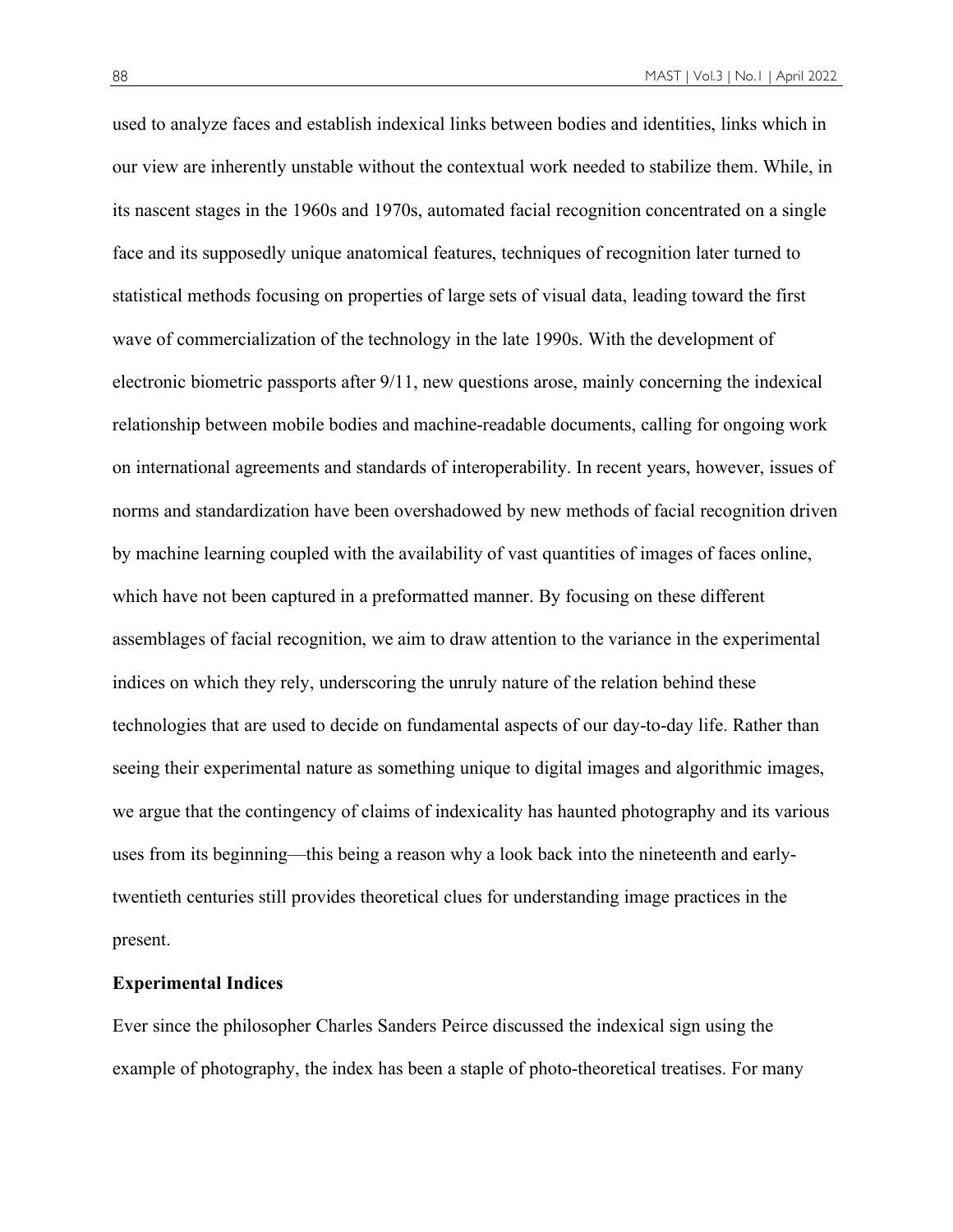scholars, it has served to guarantee a specific physical relation between a photograph and that which has been photographed (see Krauss, "Notes on the Index," Parts 1 and 2)—a claim also prominently disputed, but proven influential nevertheless. Since at least the 1970s, photography has been conceived in terms of either the index as a physical trace—a kind of imprint of reflected or refracted light, an "emanation of past reality" (Barthes 88)—or, often in polemical opposition to this earlier notion, an ideological construction entirely dependent on its context (Sekula). These accounts, however, fail to do justice to the complexity of Peirce's notion of the index and the specificity of photographic images he had in mind. The index, in Peirce's work, is not meant as a guarantee of evidence, nor can it be adequately described in terms of a critique of ideology. With this in mind, it is worthwhile to revisit Peirce's understanding of the index and pay closer attention to the role that photography played for it.

Importantly, Peirce's discussion of photography did not extend to many kinds of photos we might consider today, something that surprisingly tends not to be discussed in work focusing on the role of the index in photography. Even those photographs taken with a standard 35 mm film camera did not exist at the time of Peirce's writing. Instead, as Alexander Robins has suggested, it is likely that Peirce's understanding of the relation between photography and the index was an outgrowth of his own work with photographic technologies (Robins 2). Peirce's work on signs, including the index, was informed by a specific scientific setting within which photography was of particular importance: his first published book, *Photometric Researches*, was based on his efforts at the Harvard College Observatory, where he meticulously recorded variations in star luminance by photographic means (Robins 5-7). The recordings were based on Zöllner photometry, a photographic procedure designed for study of variations in light intensity, which does not yield the kinds of representations usually considered "photographic."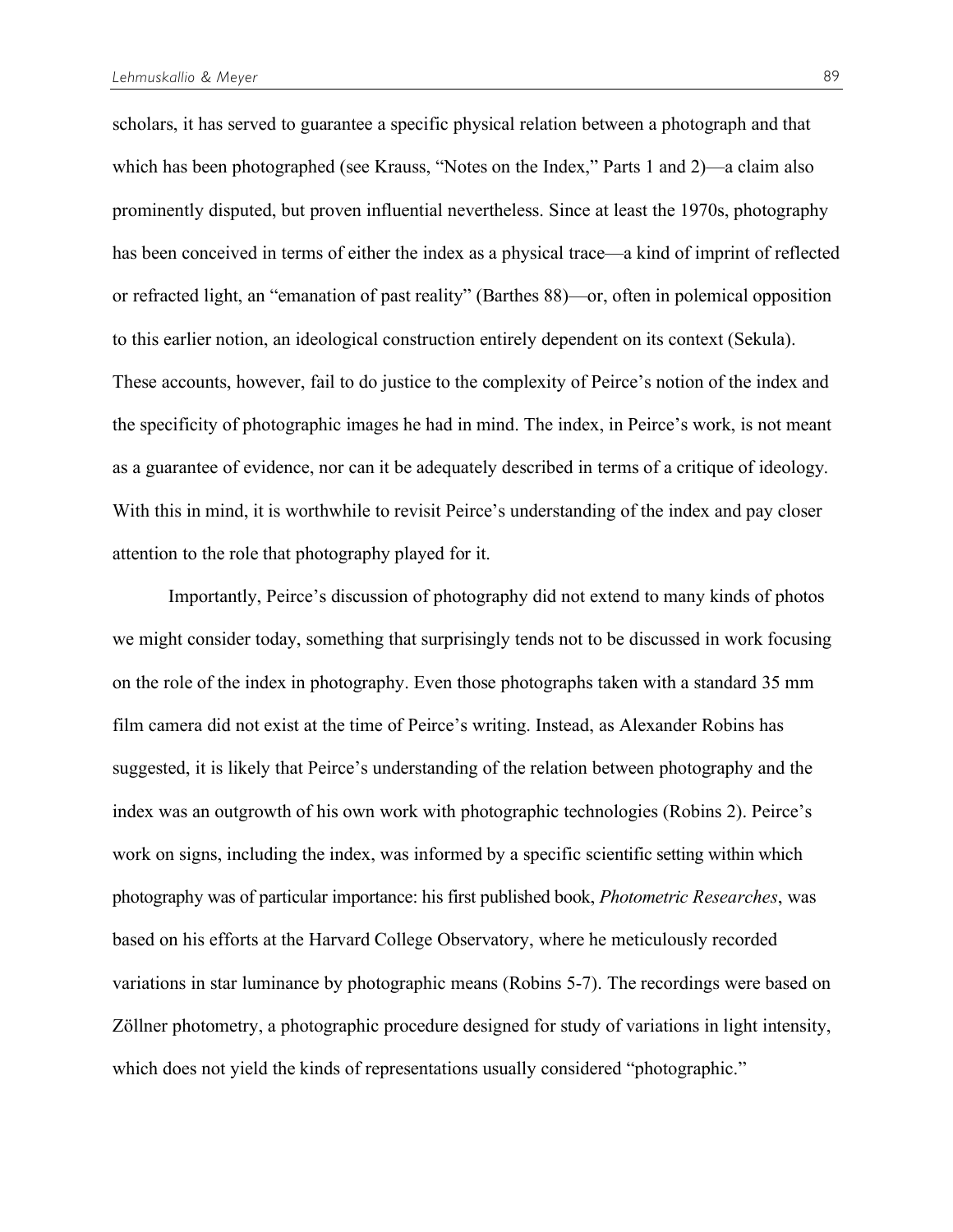The index as conceived by Peirce should be considered in this light, and hence it is not automatically applicable to other photographic procedures that have emerged since. He discussed a tripartite system of signs consisting of icon, symbol, and index, with the first two of these components being regarded as important for numerous means of communication, such as drawing, painting, music and various forms of literature (Jappy). The index again, at least for many photo theoreticians, is essential to photography, setting it apart from various other modes of recording and communication. From a historical reading of Peirce's understanding of photography, we follow Robins, who has worked out that Peirce actually referred to three photographic techniques in his discussion of the index: Zöllner photometry (used in his visual stellar photometry), chronophotography (as had been used and developed by Étienne-Jules Marey and Eadweard Muybridge), and composite photography (a technique Francis Galton utilized for his photographic experiments). Each of these photographic technologies constitutes a distinct constellation of photographic devices, processes, people, and results which were explicitly used in scientific and quasi-scientific settings to make truth claims (see also Josh Ellenbogen for a comparison of these image logics). These truth claims are central to later applications to facial recognition technologies, too, as they always rely on particular experimental settings that include photographic technologies deemed to guarantee indexical relations.

Although physical relations exist between events and the photographs that represent them, the various photographic settings within which Marey, Muybridge, Galton, Bertillon, and Peirce used these technologies to produce scientific and quasi-scientific evidence manifested divergences: their respective camera devices differed significantly, and so did the photography involved. Hence the kinds of indexical relations they made visible varied, according to their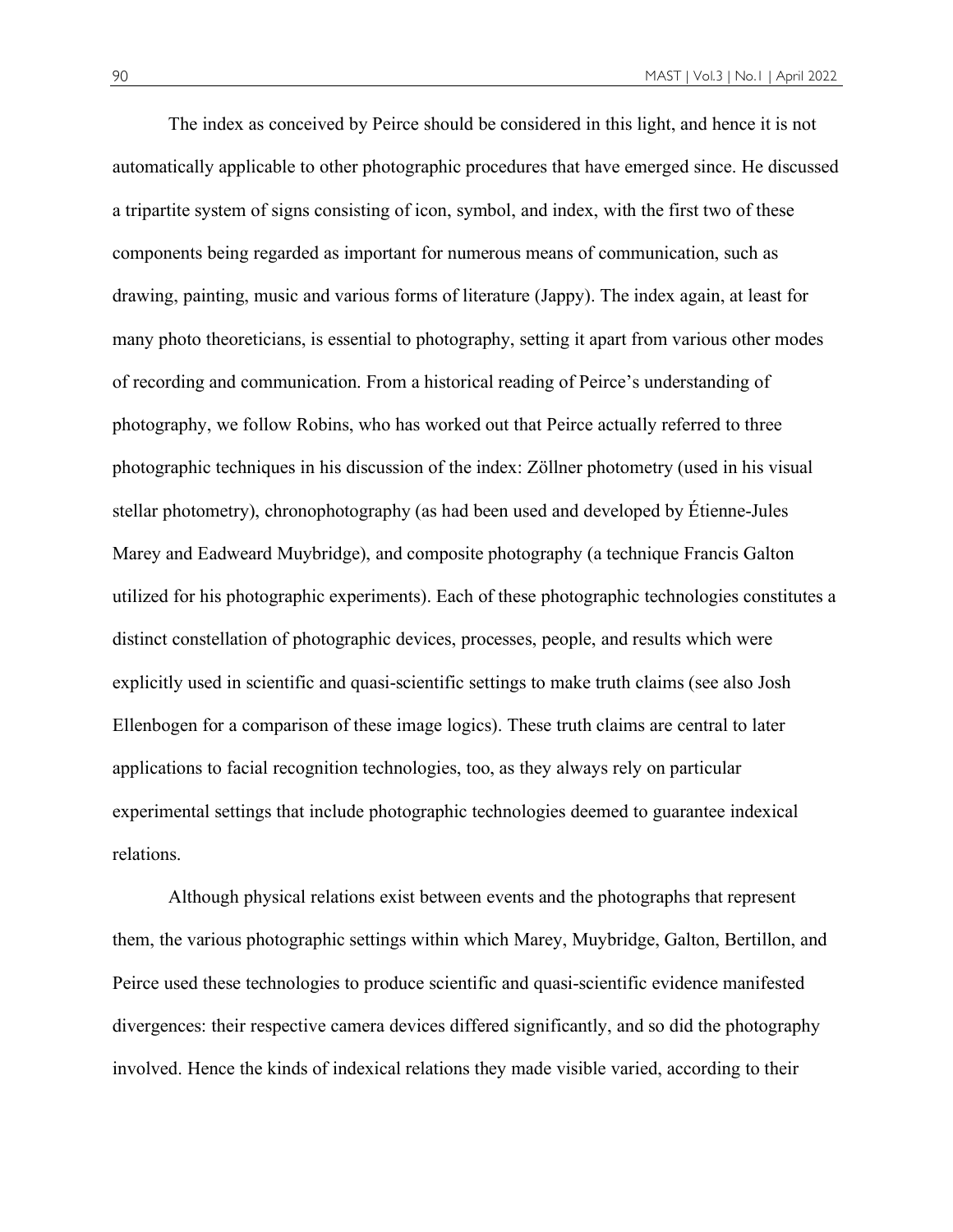distinct experimental settings. The cameras they used should in this light be understood not only as particular photographic devices but also, in line with the word's etymology, as specific chambers within which judicial or legislative deliberation and decisions come into being, which again have real-world implications (see Asko Lehmuskallio, "The Camera as a Meeting Place for Decision Making," for a fuller discussion of this dual role of the camera). In short, the specific situated assemblages for "doing photography" relied on particular experimental settings to ensure an indexical relation between photographic inscriptions and what was photographed. We suggest, therefore, that when photographic technologies are connected to claims of evidence, such as in the realm of facial recognition, one can speak usefully of experimental indices to distinguish analytically among various claims to photographic indexicality. In this understanding, indexicality must be achieved by assembling a range of practices, devices, bodies, and modes of operation in ways that require infrastructural maintenance work (Kaltenbrunner).

In the following pages, we discuss developments in facial recognition technologies to illustrate how claims to indexicality in various fields have been made: from the first semiautomated, digital facial recognition technologies; through the widespread deployment of identification techniques in border control in the early 2000s; to today's seemingly ubiquitous use of facial recognition technologies "in the wild." This examination reveals that, in each case, an overall claim to indexicality exists when depicted faces can be determined to identify particular kinds of people, although the means to reach such claims differ significantly in historical comparison. While today astonishingly low error rates have been achieved for very particular kinds of conditions and settings, on the other hand when some conditions of photo capture, processing, analysis, and archiving are not ideal, the figures are much less impressive. That said, relatively high error rates have seldom precluded these technologies' use. Historically,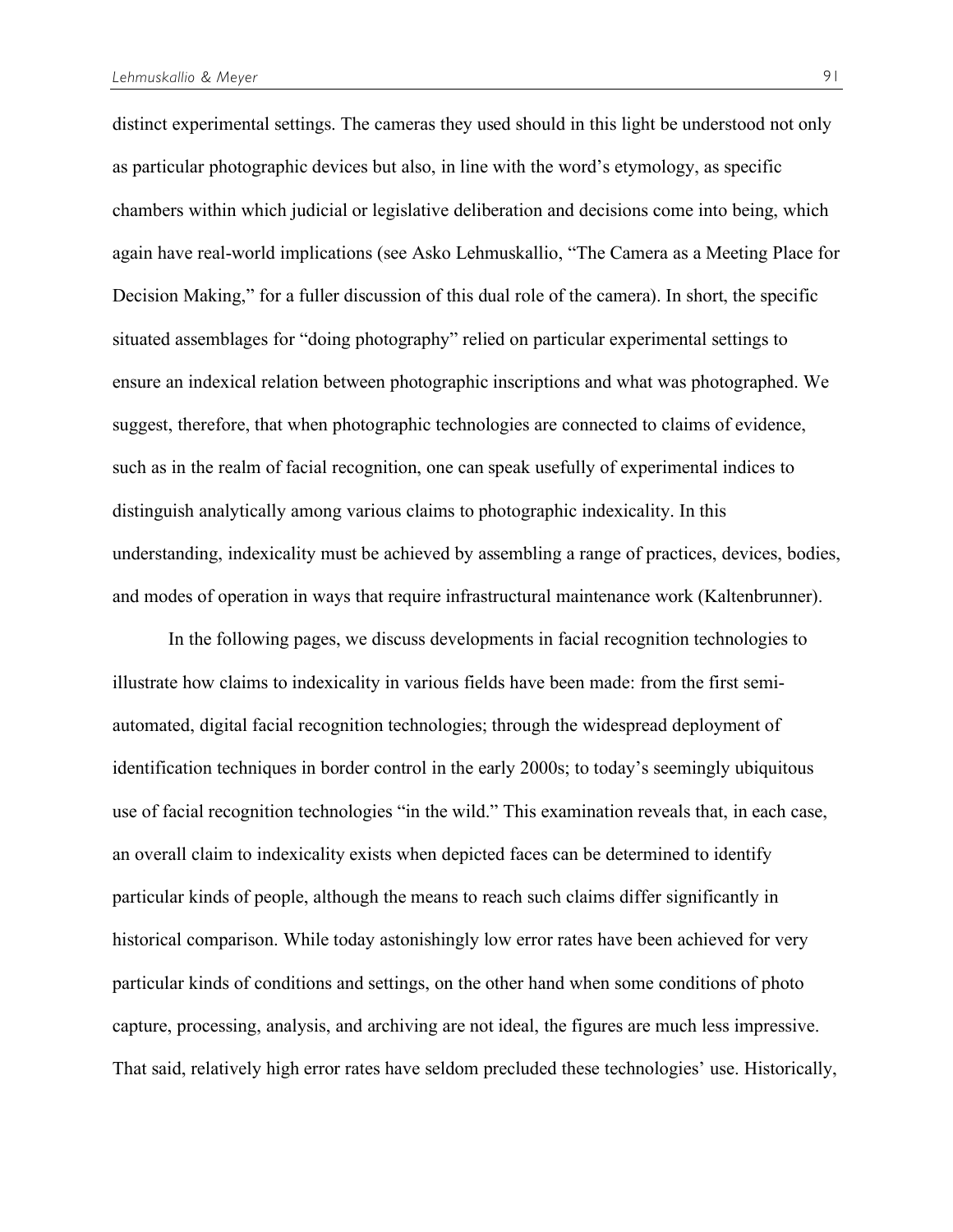their implementation and societal implementation has often had less to do with the accuracy of experimental indices than with a political desire to surveil and control (Gates; Introna and Nissenbaum).

#### **The Beginnings of Automated Facial Recognition**

Automated facial recognition is not a new technology (for a historical overview, see Kelly Gates 25–63). Its beginnings date back to the 1960s, when AI pioneer Woody Bledsoe undertook moderately successful experiments with computer-assisted comparison of mugshots under the sponsorship of the CIA (Boyer and Boyer). Bledsoe's work was directly inspired by that of Alphonse Bertillon (Bledsoe 25). In fact, his method, which involved human operators marking distinct feature points on standardized facial images, could be seen as semi-automation of nineteenth-century-style anthropometry (Raviv). The image here functioned as a direct representation of anatomical features, which could be measured, compared, and put toward identification. The indexical character of photographic images in relation to the bodies depicted was seen as a given, and the transformation of visual representations into computable data was not problematized as having an effect on the indexical relations claimed.

While these earliest experiments were largely kept secret, it did not take long for the technology to reach public spotlight. Already in 1970, Nippon Electric Company was able to present a form of automated facial analysis at the Expo Osaka (Gates 25–6). In this case, the experimental setting involved the voluntary participation of members of the audience. As part of the "computer physiognomy" attraction, audience members were invited to have their facial features recorded by a video camera, which were then digitized, analyzed, and automatically measured by a computer program, which was supposed to compare them to a set of seven celebrity faces. Each of the celebrities, from Winston Churchill to Marilyn Monroe, purportedly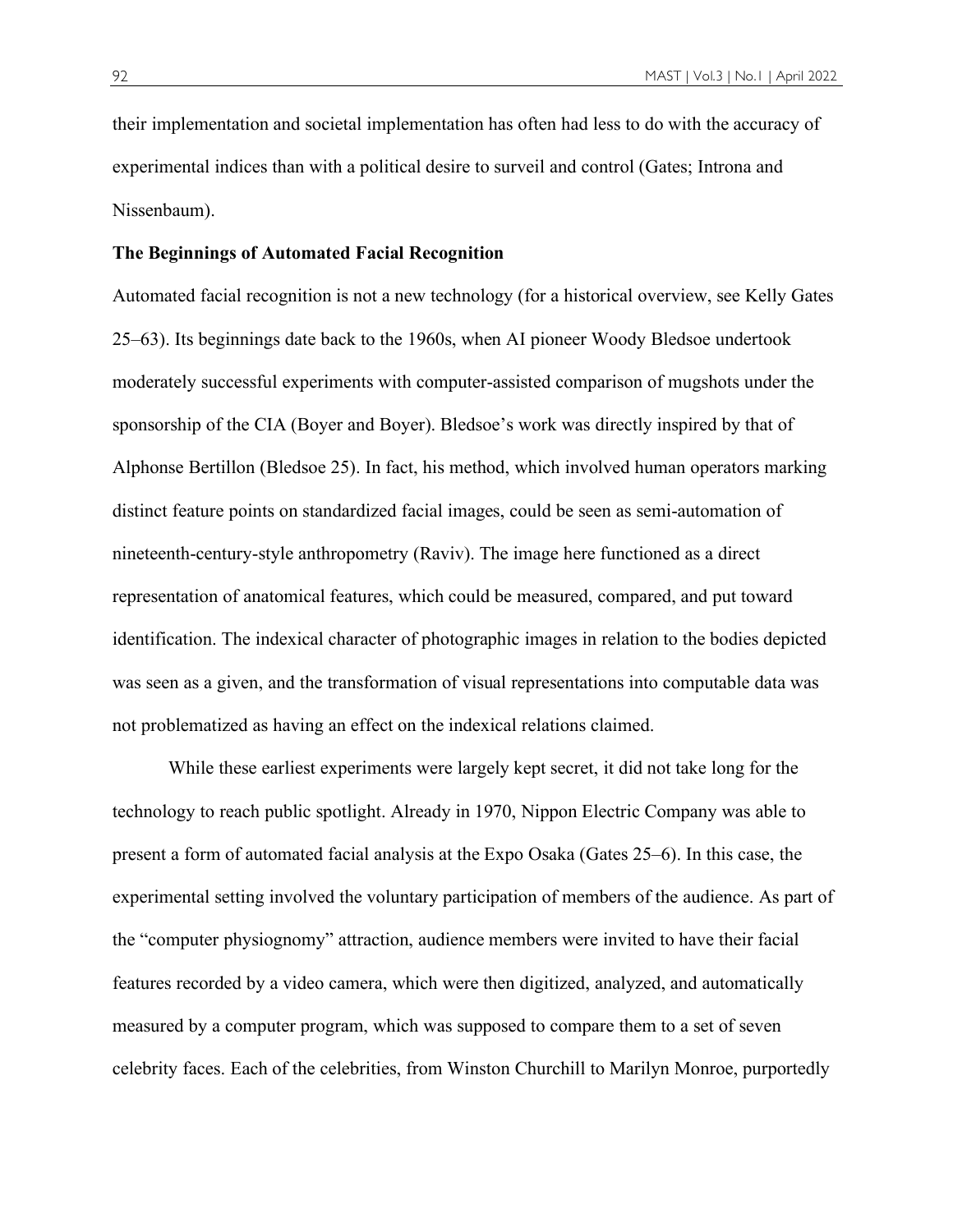represented a certain "type" with which the faces of the visitors were matched, but the visitors never learned anything about the criteria employed to determine their "celebrity type." Rather, the results were presented like the wisdom of an oracle. Whatever happened inside the black box of the computer was hidden from the public, and only subsequent data analysis showed that the program was highly susceptible to error and its output largely random (Wayman 266). The claimed indexical relation between recorded visitor faces and celebrity faces was hence both black-boxed and largely random, not quite unlike some of the more recent commercial applications of facial recognition and analysis technologies in use today.

Its shortcomings notwithstanding, the Osaka attraction laid the groundwork for further developments in automated facial recognition. On the basis of the data sets from the event, young computer scientist Takeo Kanade developed one of the first fully automated systems for facial recognition, which relied on capturing facial feature points and measuring distances between them (Kanade 33–4). For this, a process of graphic reduction was put in place, which abstracted the facial features to make them machine-readable. In the first step, the frontally oriented and artificially isolated face was transformed into a black-and-white pixel matrix, through which Kanade's program then sought to localize predetermined features such as eyes, mouth, and nose (Kanade 12–3). The electronically rendered and then digitized, filtered, and reduced image acts as an immutable mobile, to use Latour's words, a visual matrix that allows for the recording, transformation, and transportation of empirical data across locations and technical settings. The earliest computer-based facial recognition system was composed of a partially automated process of measuring facial features on the basis of images captured from immobile bodies—while the majority of the visual information available and captured was filtered out. The indexical relationship between bodies, images, and data, rather than being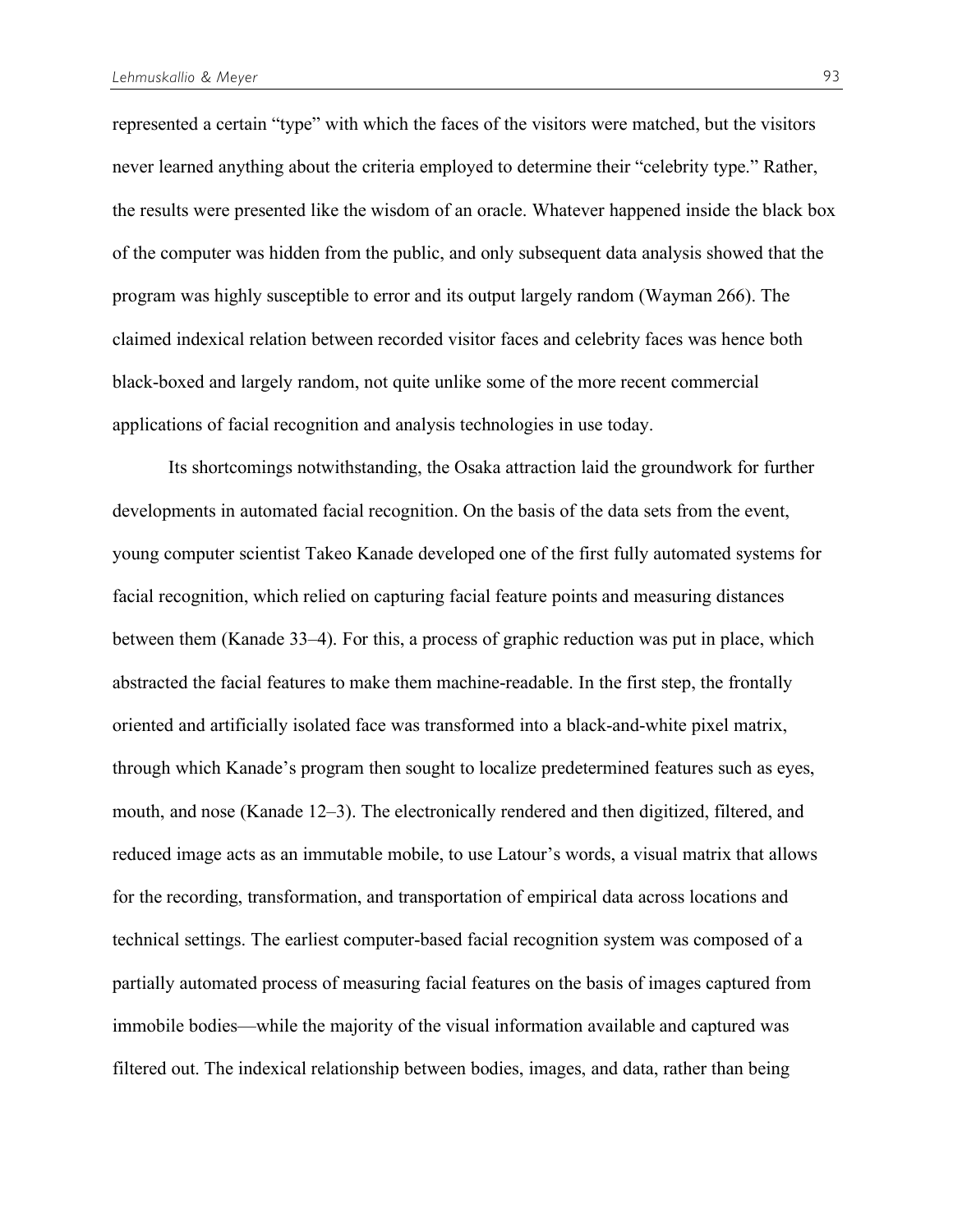merely the effect of the technical recording apparatus, was the product of a series of prescribed formattings, abstracting and transforming facial features into machine-readable and analyzable form—hence, an outcome of an experimental assemblage.

In this respect, computer physiognomy stands in a long tradition of interpreting bodies and faces by standardizing, quantifying, and measuring technical images, which stretches back at least to its namesake, Johann Caspar Lavater, a Swiss pastor who in the 1770s made physiognomic character interpretation fashionable throughout Europe, famously demonstrating a preference for the proto-photographic silhouette over the artistic portrait. The silhouette was a "poor image," showing only the outline of the facial profile, a mere shadow of the living being, but allowed for precise measurements and, thereby, in Lavater's view, exact interpretations (90). Just as they would for Kanade two centuries later, reduction and quantification went hand in hand for Lavater, who even designed a special technical apparatus, the silhouette machine, for mechanically recording facial features. This was not unlike the photographic apparatus devised by the French Bertillon a hundred years later for production of standardized and precisely measurable mugshots (Sekula). One might characterize the earliest automated facial recognition process as one example in a two-hundred-year history of experiments in extracting exactly quantifiable data from technical images of isolated bodies—a history deeply entangled with European racism and colonialism (Gray). At its heart was an experimental setting aimed at immobilizing bodies and standardizing conditions of capture for purposes of guaranteeing the indexical relation between facial features and image properties: whatever distance could be measured on the surface of the image should correspond exactly to a measurement taken directly on the body.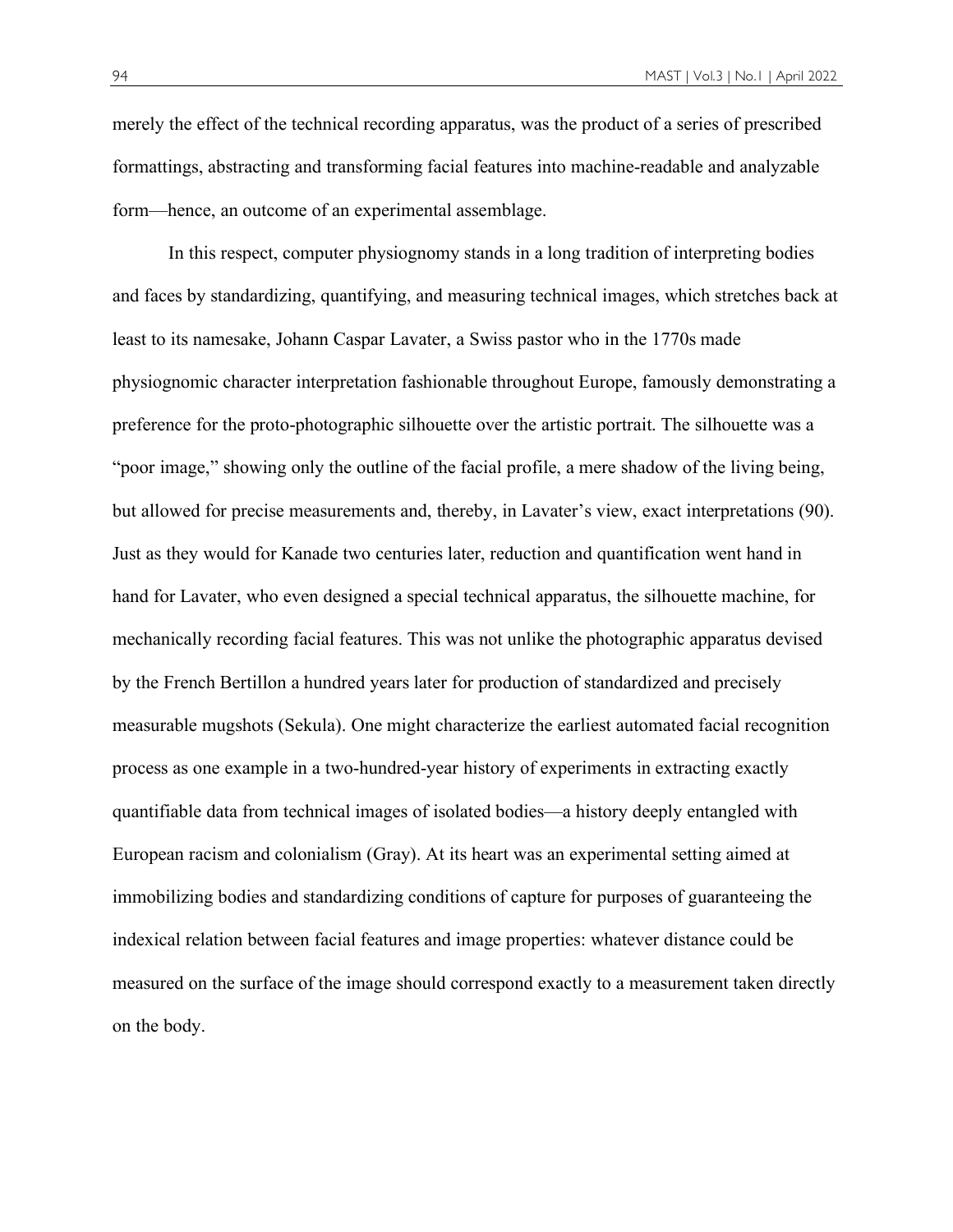While the earliest systems focused on plotting feature points on an individual face and comparing these to a universal biometric face model, a new approach was developed in the late 1980s and early 1990s. This was based on statistical analysis of facial image data sets (Sirovich and Kirby; Turk and Pentland). Rather than rely on a predetermined model of the face, the *eigenface* approach used hundreds of standardized images to learn what a face is in the first place. Several significant deviations from the average were determined for each face in this "training set," but rather than focus on geometric distances, here distributed brightness differences over the entire image matrix are of interest. This process of analytical image decomposition yields a set of so-called *eigenfaces*, each representing specific differences from the average. Unlike measurable features, such as eye distances, these *eigenfaces* cannot be extracted directly from living bodies: they constitute not so much anatomical features of individual faces as statistical properties of digital image archives. The indexical relation is thus calculated as a statistical probability in relation to an image data set. It may not be entirely coincidence that the ghost-like *eigenfaces* bear some similarity to the statistician and eugenicist Galton's "composite portraiture" from the 1880s. As with Galton's ultimately futile experiments, the *eigenface* representations are meant to visualize statistical variations within large collections of images (Ellenbogen 164–9).

With the *eigenface* approach, automated facial recognition became a technique of digital image analysis: the technical images now used no longer functioned as mere photographic indexes of preexisting anatomical features; rather, visual properties of digital images themselves, namely their two-dimensional brightness distribution, could now be quantified at the level of discrete pixel-level data—a quantification made possible by digitization beyond what Galton could have dreamed. The indexical relationship between bodies, images, and data thus became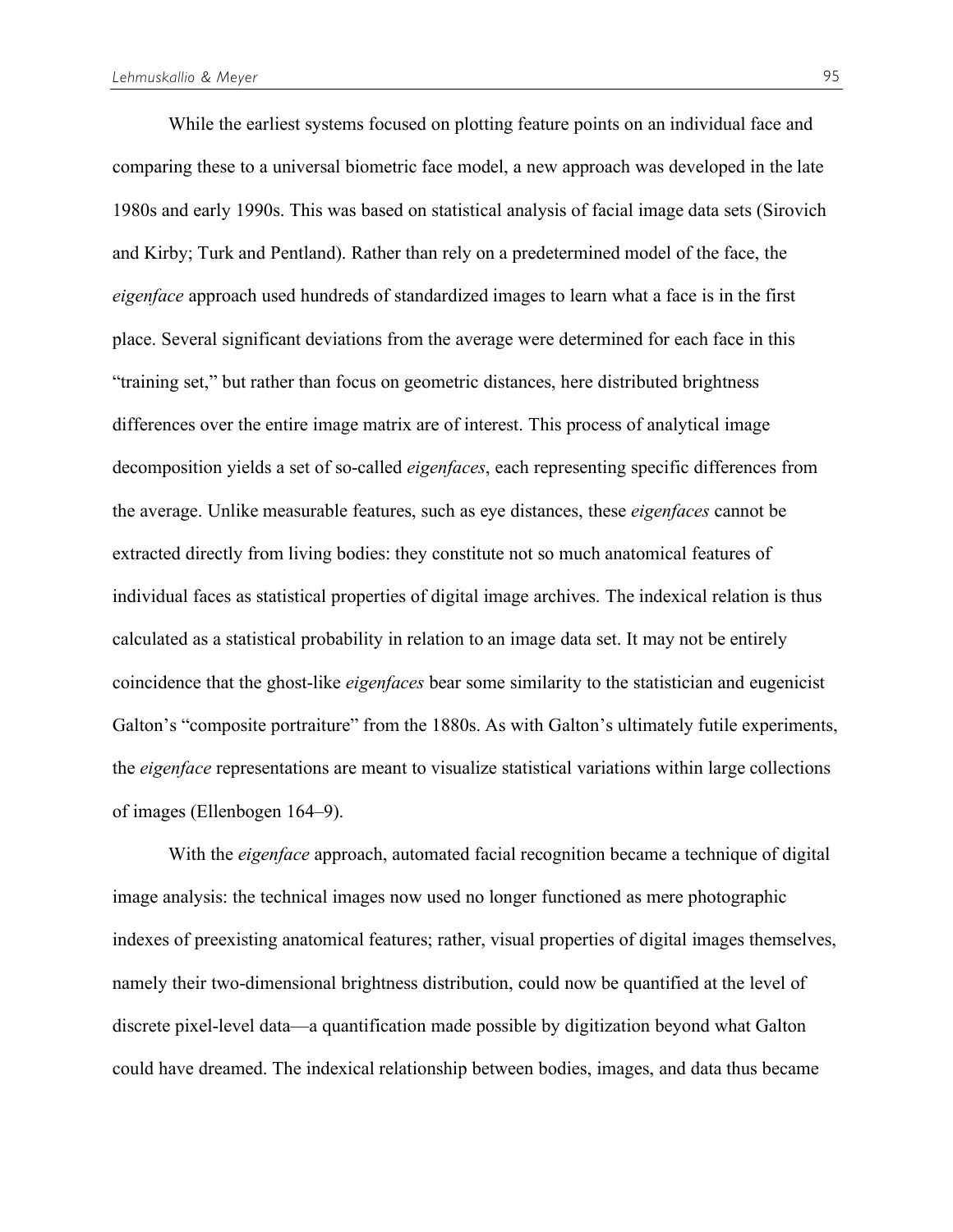even more precarious and entirely dependent on experimental processes of algorithmic transformations, as the data now used to identify faces were no longer abstracted from single images of isolated bodies but the statistical result of algorithmically comparing large sets of images.

This new approach triggered a veritable research boom in the 1990s—largely promoted by the US-government-funded Facial Recognition Technology (FERET) program between 1994 and 1996, in which the most promising algorithms from university computer labs competed against each other in standardized tests (Crawford 104–5). To guarantee comparability of the results, an image database was set up, for which hundreds of army employees were digitally photographed under standardized conditions. The standardization brought by these and subsequent databases was one not of method but performance: how these algorithms recognized faces was by no means the central concern—the program was meant to ensure that various algorithms' performance could be tested against each other (Phillips, Rauss, and Der). A new experimental setting emerged that was aligned well with the neoliberal agenda of contemporary economic reforms: in this context, the standardization of images was not focused on guaranteeing stable indexical relationships between facial features and quantifiable data; rather, it was seen as a precondition for deregulated competition. Eventually, this governmentsponsored contest laid foundations for the further commercialization of the technology, as some of the researchers involved used the test results to raise venture capital for their newly founded private companies (Gates 47–51).

#### **Machine-readable Biometric Passports Normalize Facial Recognition**

It is often claimed that the further percolation of automated facial recognition technology into a host of domains of society was closely connected to the aftermath of the 2001 terrorist attacks on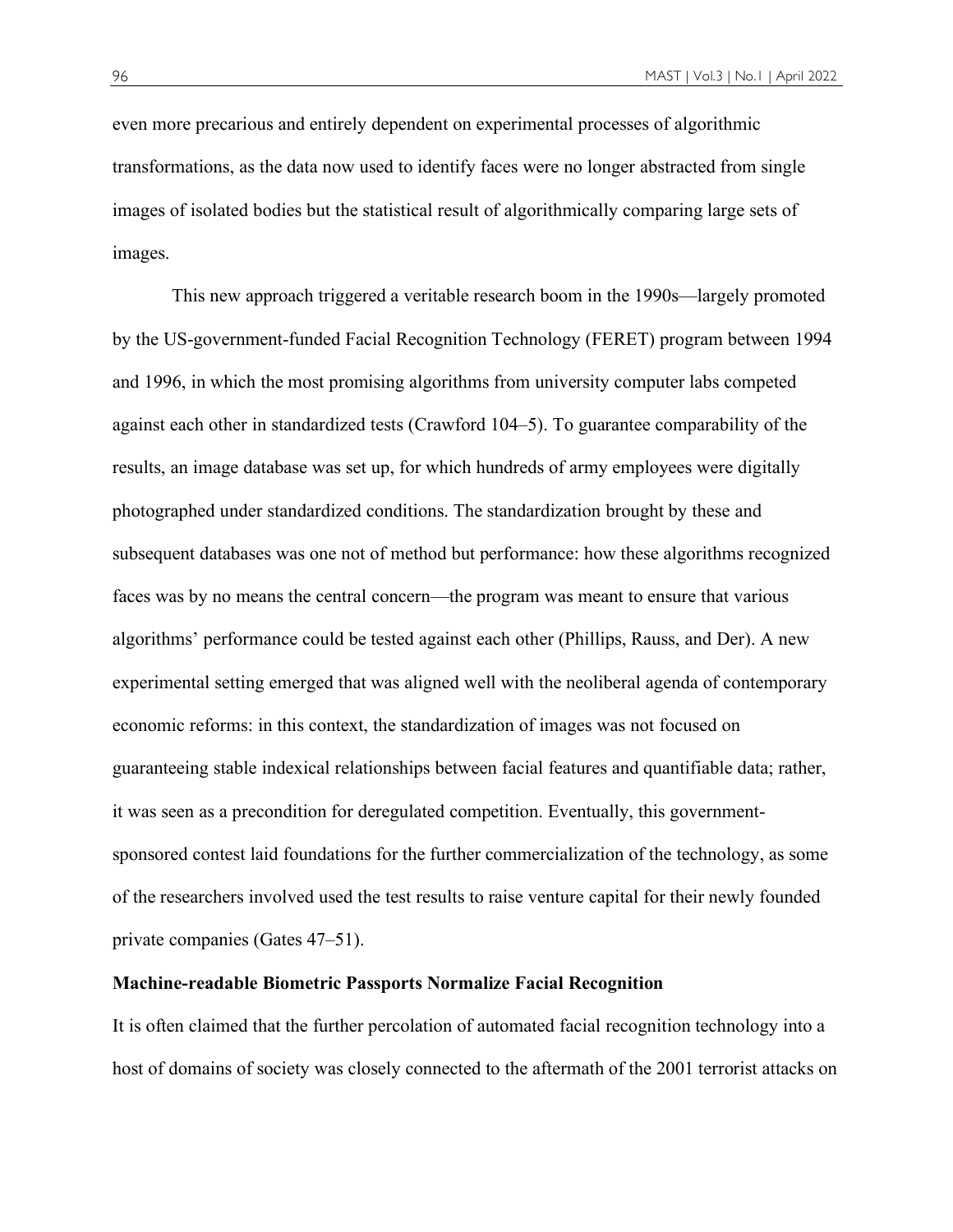attacks on the World Trade Center, the Pentagon, and a Pennsylvania field. A common thread of public discussions in both the US and Europe articulated musings about how better and, especially, more accurately employed computer-vision technologies could have been decisive in identifying and stopping the perpetrators before the fact. Facial recognition technology offered reassurance for a post-9/11 future, as a means of stopping terrorist threats. Senator Dianne Feinstein voiced a common concern at the time: "In the case of at least two of the hijackers, authorities had pictures of them as suspects prior to the attack, and airport cameras actually photographed them. But because these cameras didn't use facial biometric systems, security was not alerted and the hijackers remained free to carry out their bloody plans" (qtd. in Gates 2). This concern, which in hindsight proved to be inaccurate (Kean et al.), was coupled with three arguments commonly taken up when changes are called for in surveillance technologies: 1) visibility is a useful trap, with the visibility just having to be organized correctly; 2) suspects can be identified *ab initio*, through profiling in advance; and 3) the face has a pivotal role, as a particularly information-rich surface to work with.

Whereas earlier implementations of facial recognition technologies had targeted only specific populations (such as "criminals") or locations (e.g., downtown Tampa), this changed after 9/11. With the introduction of electronic machine-readable passports, including the possibility to read biometric information in digital form, automated facial recognition became a concern for anyone wanting to travel to the US and, later, the European Union. The US mandated the collection and exchange of electronic biometric information in 2002 with the USA PATRIOT Act, with this leading to the implementation of EU biometric passports featuring machine-readable biometric details, including so-called face prints by 26 October 2006 and fingerprints by 28 June 2009 (Torpey; Hausken).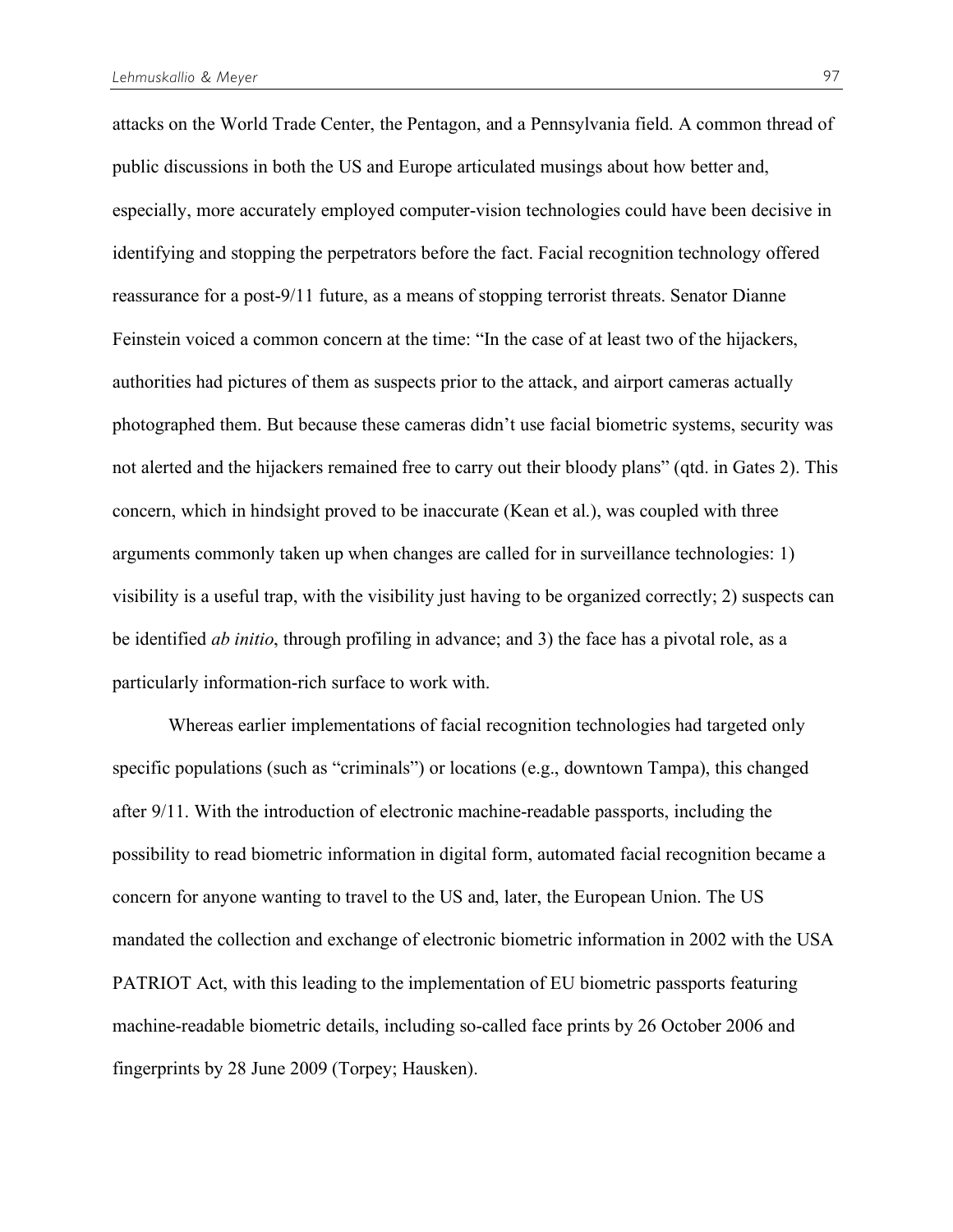In the eyes of politicians and legislators, the passport, as part of an assemblage of control exercised mainly at borders, had failed to provide enough information on possibly suspect travelers to aid in identifying future perpetrators. Focus was placed on one-to-one correspondence: the machine-readable electronic chip, containing biometric identifiers, had to maintain an indexical relationship with only one specific body, which could be identified as a distinct person whose information is stored in a relevant register. Hence, collective passports, such as group passports, became prohibited, and so were passports covering both minors and their guardians. The passport as a device for assuring indexical relations did so now with partially different means than earlier. A strictly regulated facial photograph was stored digitally on a single chip, so as to be machine-readable, and needed to point at only one embodied person, without allowing confusion with others. Hence the passport, which bore particular indexical connections to people and databases, was significantly changed in response to the novel machine-reading technologies implemented and moreover to the limitations in who could be inscribed into each passport. Of special note with regard to the novel EU legislation was a concern related to both illegal migration and terrorism. Worries about the two were bundled together in arguments that novel biometric technologies had to be implemented for travel documentation. The reasoning was similar to what was used to justify earlier developments in passport technologies: public concerns about security became instruments for further implementation of security technologies (Robertson).

While passports had contained biometric information ever since the nineteenth century (Caplan) in the form of signalments, signatures, and, especially after World War I, photographs, the novel aspect of machine-readable electronic biometric passports was greater interoperability among nation-states and other entities following specifications and standards from bodies such as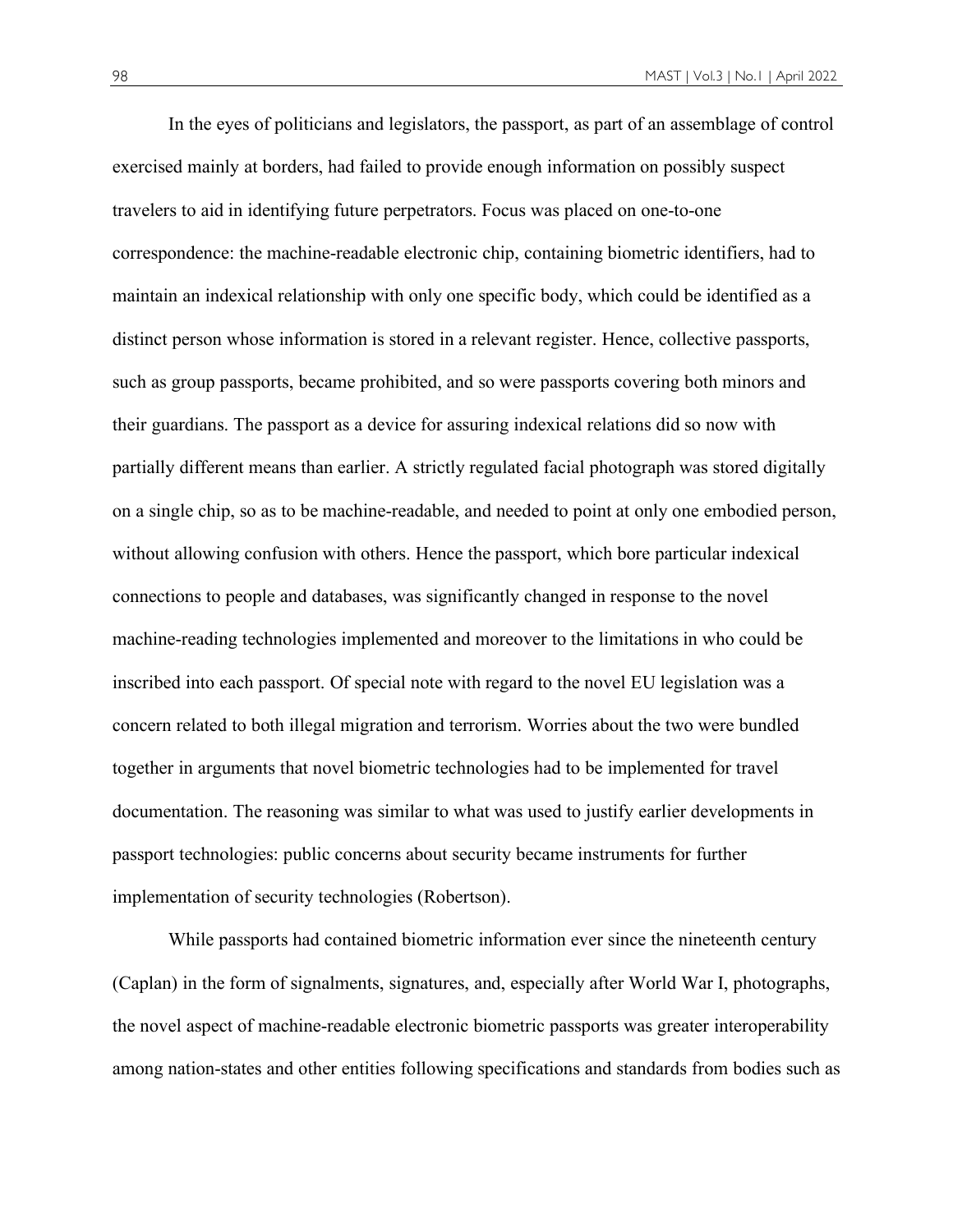the International Organization for Standardization and the International Civil Aviation Organization (ICAO). Legislators believed that focusing on the face would provide useful information both for security personnel at airports, who could compare a traveler's physical face with the one depicted in the passport photograph, and for machine vision systems, which could compare the images they capture *in situ* and *in actu* at airports with the ones stored on the passport's chip. The face, thus, could be compared by human and machine agents with the one stored on the passport, either as a visible portrait or as an invisible latent image held on the chip. The earlier assumed indexical relation between facial photographs and human bodies was thus complemented by an additional computational layer, which used machine vision for verification (Lehmuskallio and Haara). The computational layer introduced was intended not so much to provide a final guarantee of a tight indexical relation between body and document but instead to facilitate interoperability among service providers so that nation-states and local authorities were not pressed to adopt any single automated facial recognition technology. The ICAO knew that facial recognition was less reliable than other biometric technologies but pushed for its introduction into passports on the assumption that it would be more likely to be accepted by citizens and politicians. As Liv Hausken has argued, a major reason for this was the assumed familiarity of having one's facial photo taken, as well as the fact that faces are visible in public spaces anyway (Hausken 167-8, 172). Part of the argument relied specifically on the assumed indexical connection between photography and the depictions created, although the automated facial recognition was performed with probabilistic models which always bear a possibility of providing false positives.

Belying claims that the events of 9/11 were central in developing electronic machinereadable passports, the ICAO had established its Panel on Passport Cards in 1968, tasking this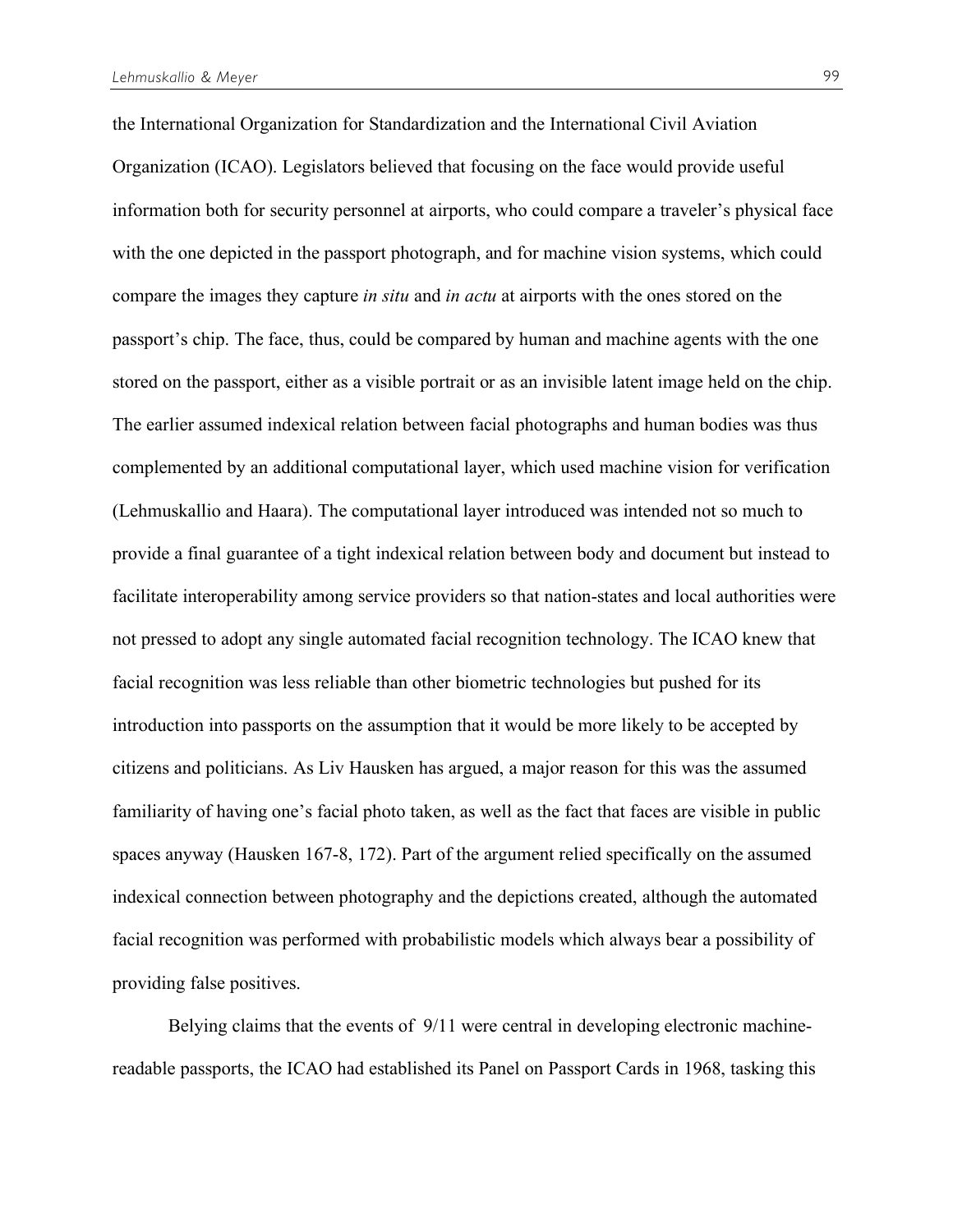group with providing recommendations for standardized machine-readable passport cards. In 1984 and 1998, the agency established further groups to work on machine-readable travel documents, including means of biometric identification and data storage. As the ICAO notes in its own documentation, "[t]he bulk of the work had been completed by the time the events of 11 September 2001 caused States to attach greater importance to the security of a travel document and the identification of its holder" (1).

What 11 September 2001 did provide was impetus for a turn in public debate. Desire for a sense of security for air travel allowed momentum for implementing facial recognition technologies on a grand scale (Kember). Techniques originally developed with electronic means since the 1960s and 1970s by the likes of Bledsoe and Kanade could now be targeted toward all travelers. While early developments showed low accuracy rates in other than extremely controlled settings, trust in facial recognition technologies was so high at the turn of the century that various companies went unchallenged when overpromising what they could actually achieve. The claimed indexical relation between computer models and actual physical faces was early on an experimental index, relying not only on technical feasibility but also, to a large extent, on the ways in which visibility was structured using standards, international organizations, legislation, and temporality. This visibility encompassed all the elements necessary for creating and using "correct" photographic depictions for identification, including how photos had to be taken, processed, stored, read, and made interoperable with various databases. Because the specifications and standards needed to fit several elements of national, as well as local, infrastructure, they demanded only minimal overlap in the indexing between physical faces and their models in digital form. Whether the actually implemented models relied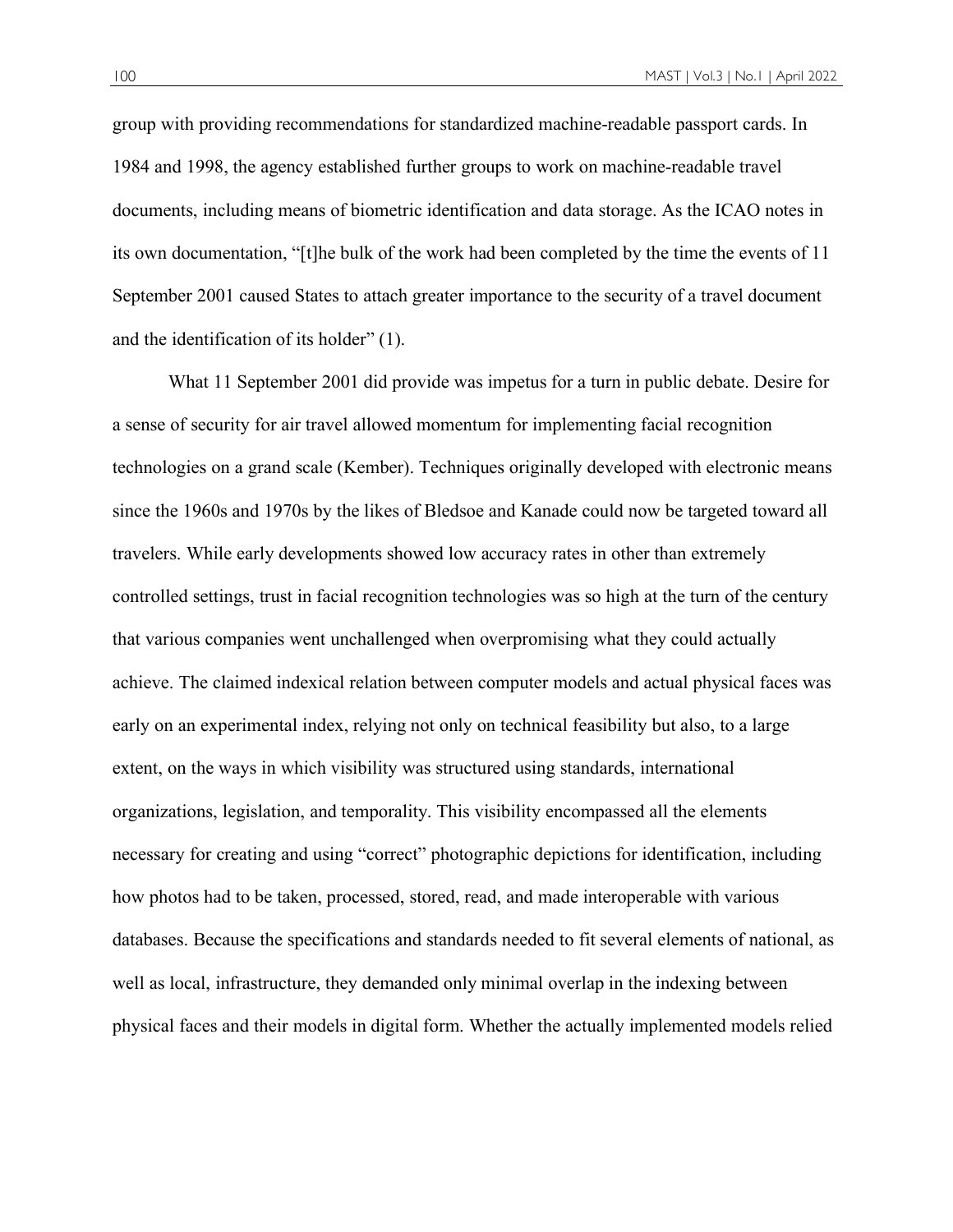on feature points, statistical probabilities in image data sets, or other forms of creating indexical relations was up to different service providers.

#### **Image Ecologies beyond Standardization**

Since the first steps in automated facial recognition technology, from its deployment in restricted local settings to the huge boost of mass-scale deployment for shared travel bureaucracy, facial recognition has seen increasing implementation, appearing often now in the wild. For example, in April 2021, 31-year-old Stephen Chase Randolph was arrested for several crimes committed during the attack on the US Capitol on 6 January. What was notable was how federal agents identified the suspect: "Capitol riot suspect arrested after FBI use face recognition on girlfriend's Instagram" read one headline (Hall). The story behind that headline can be traced in the Statement of Facts published online by the US Department of Justice. A key role in the identification and eventual arrest of Randolph was played by the Twitter account @SeditionHunters, which isolates individual still images of recognizable faces from the vast mass of digital footage captured during the January insurrection and publicly calls for their subjects' identification. In the eyes of the FBI, one of these anonymous faces, quickly and for obvious reasons denoted as "Grey Carhartt Hat," belongs to a person seen, in another video circulating online, climbing a barricade and assaulting a police officer. In this video, however, his face is not clearly visible, so the FBI took one of the still images posted by @SeditionHunters and, using an open-source facial recognition algorithm, searched the Web for other images of the same face. Eventually, they came across the Instagram page of the suspect's alleged girlfriend, and the same young woman's Facebook profile led them to Stephen Chase Randolph.

As this recent example illustrates, automated facial recognition today operates beyond the more regulated domain of governmental travel biometrics in an increasingly vast, deeply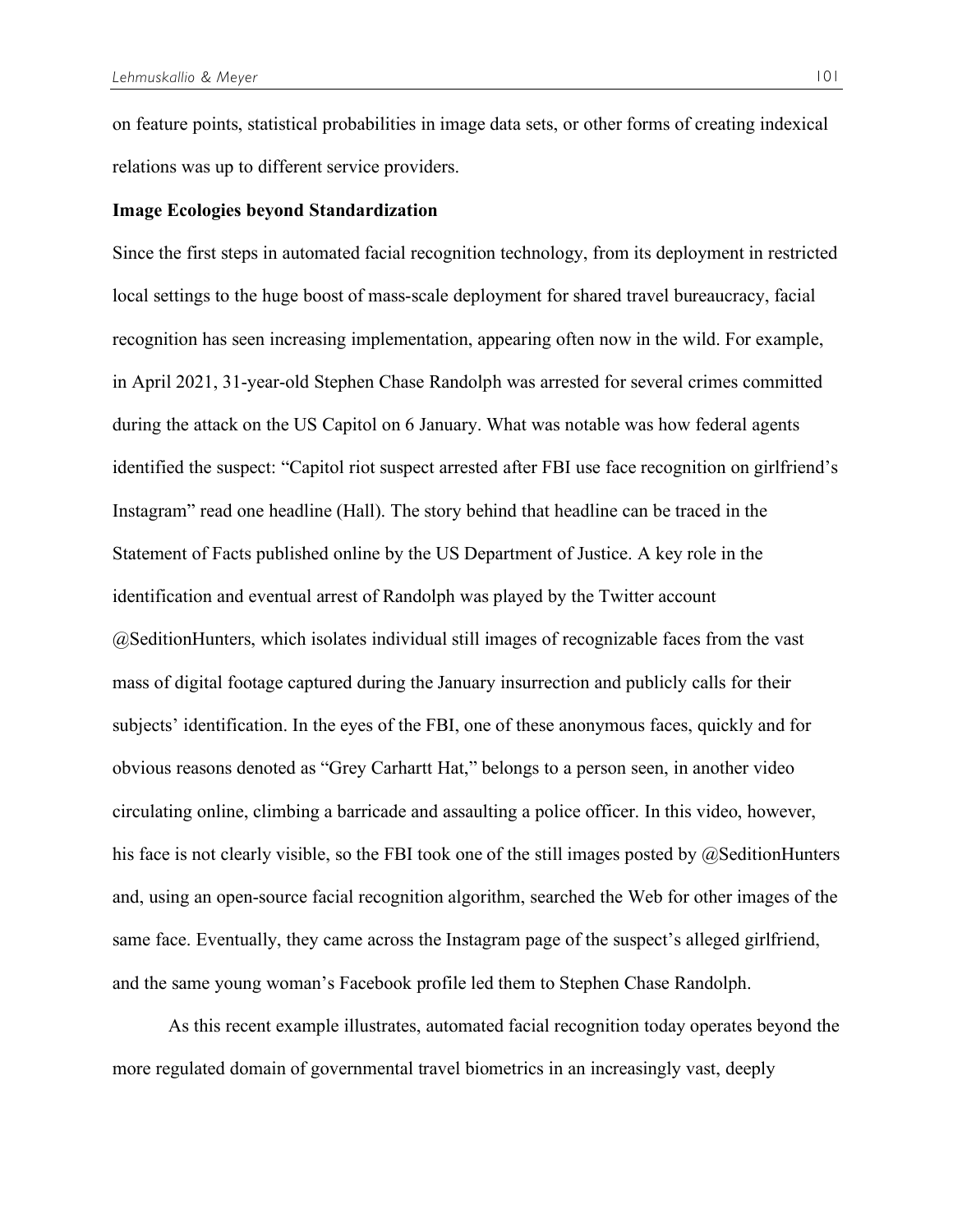saturated, and poorly regulated ecology of networked digital images. While early facial recognition was limited primarily to selected images created specifically for surveillance and identification purposes, the coupling of smartphone photography and social media has opened a whole new field of investigation to law-enforcement agencies. Masses of digital faces circulating via social-media accounts can now be searched for recurring patterns that link dispersed images across platforms. Although not every image eventually leads to identification and facial recognition, the expectation alone is radically changing how we treat the images we take of ourselves and share online (Meyer, *Gesichtserkennung*).

How deeply facial recognition and social media are already intertwined became obvious when, in January 2020, Clearview AI made global headlines for secretly scraping billions of facial images from social networks and fueling huge facial recognition databases with them (Hill, "The Secretive Company That Might End Privacy as We Know It"). The convergence of social media, smartphone photography, and facial recognition has not only compromised personal privacy in the digital sphere but also threatened to make anonymity in public places a thing of the past. It has also stimulated the development of a new generation of facial recognition algorithms that work very differently from their predecessors. Today's "deep learning" algorithms do not use predefined models of measurable facial features or follow predefined rules for abstracting statistical features from isolated, standardized images; rather, they are trained to recognize patterns in series of images showing the same face in multiple situations, poses, lighting conditions, etc. (Kelleher).

Training databases such as "Labeled Faces in the Wild" (Huang et al.) contain tens of thousands of images taken from the Web. Fed with these huge masses of images, artificial neural networks "learn" how to identify faces; that is, they autonomously develop the criteria by which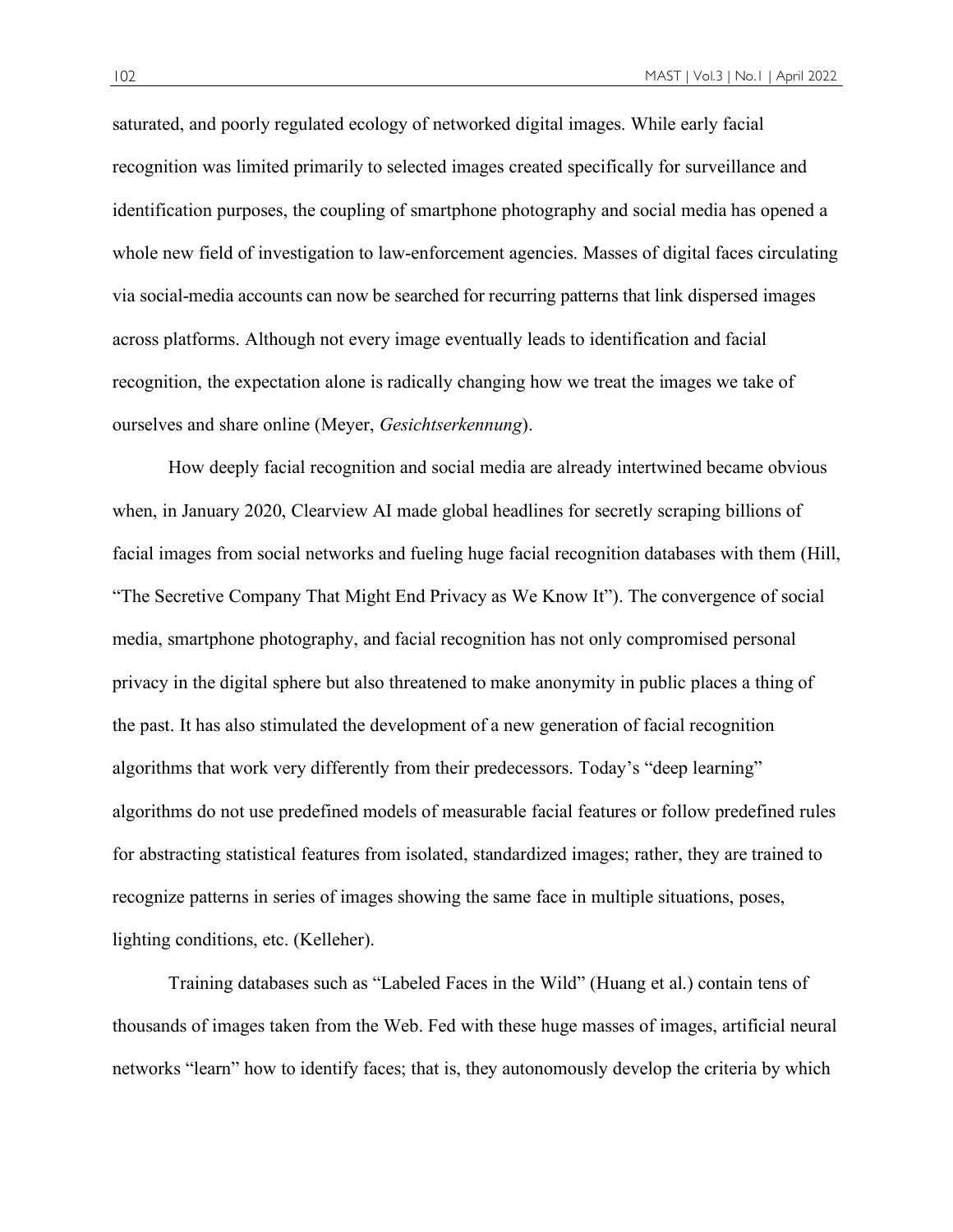they recognize recurring facial patterns in different images without humans being able to control—or even understand—how they come to their conclusions. These new, deep-learningbased approaches have been highly effective, but one might ask what exactly they are effective for. After all, today's facial recognition is best at what it is trained for: comparing digital images in vast quantities and finding recurring patterns, as done by the FBI in the case of "Grey Carhartt Hat." Facial recognition, in this respect, is less a technology of "biometric" identification than an automated form of image comparison based on pattern recognition and the calculation of probabilities. The indexical relationship between the depicted and the depictee is assessed here very differently compared to the claims made about photography's indexical relationship to a here and now in classic photo theory, as perhaps most famously articulated by Roland Barthes.

In one sense, image comparison has been important from the very outset—only by translating living human bodies into stable two-dimensional images could discrete data be captured for comparison and identification of facial features. But whereas the older techniques of classification and identification used by Lavater, Bertillon, and Bledsoe treated the single, standardized image as a source of measurable features, today's deep-learning algorithms compare recurring visual patterns in vast, unstandardized ecologies of networked images and calculate their probability of matching. In a way, their operation resembles Galton's approach to pictorial statistics, but where Galton tried to mechanically synthesize the standardized portraits of multiple people into one image in order to reveal collective types, artificial neural networks extract statistical patterns from series of very different images of one and the same face (Alpaydin 23–5). In both cases, however, pictorial values and visual patterns such as brightness distributions play a more important role than do otherwise visible and measurable features. When Facebook was sued in the USA in 2015 for storing and processing "biometric" data of its users,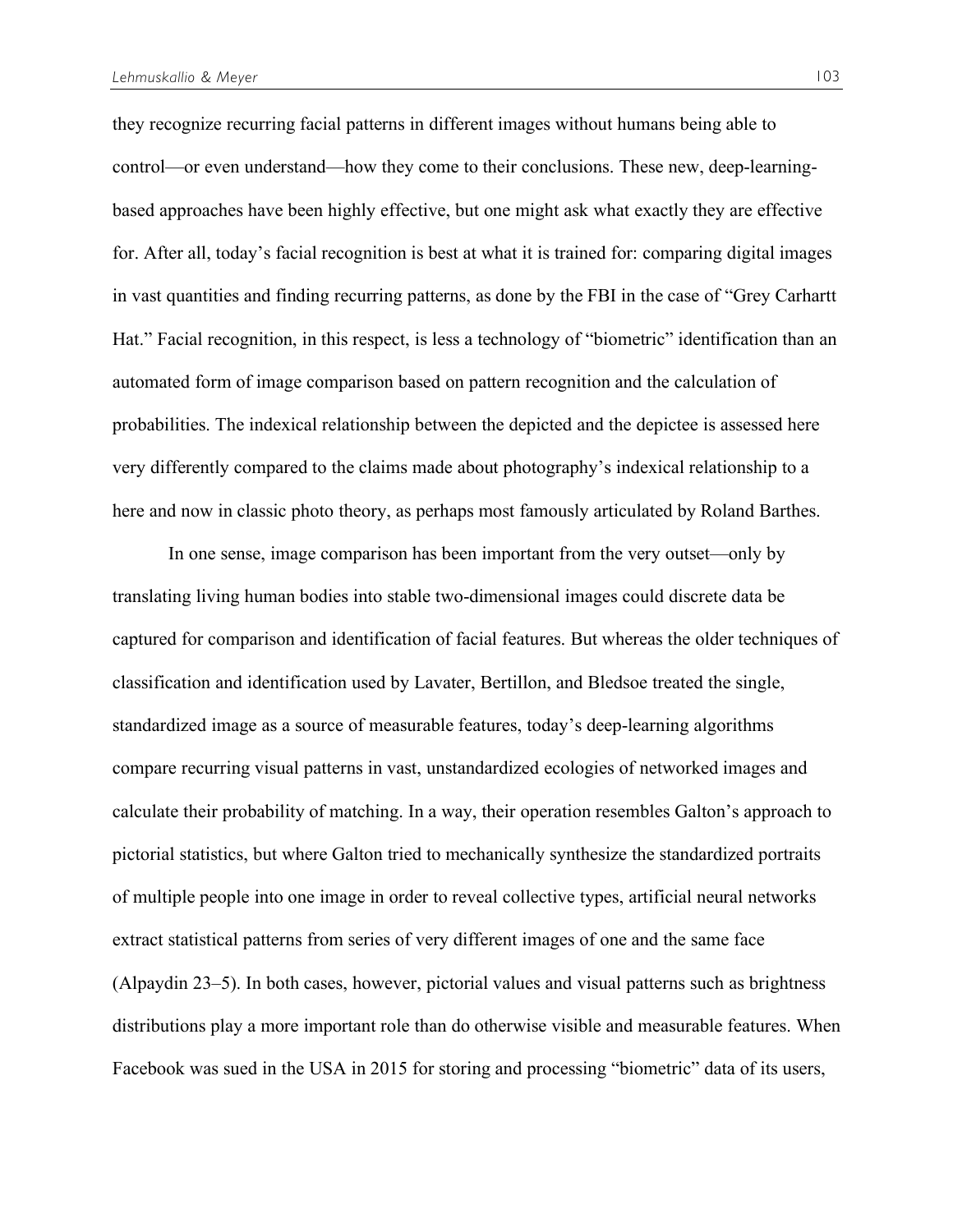the company argued that it "did not collect anyone's biometric identifiers because its technology does not rely on 'human-notable' facial features" (Settlement Motion, 5).

Therefore, one could say that, rather than striving to establish an indexical truth about a single body via a single image, these algorithms use recurring patterns to establish probable links between different pictorial representations of one single body. Experimental indices nowadays are not limited to standardized forms of creating images, to isolated settings, or purpose-built databases. Rather, our networked image ecology as a whole has become the site of production of experimental indexical relations between recurring patterns, using methods validated only on statistical grounds. Facial recognition, it could be said, is now a large-scale technical, cultural, and social experiment linking dispersed images from previously unconnected situations to gain control over living bodies—an experiment that involves both images and metadata, police databases and social-media platforms, human and nonhuman actors, commercial companies and state institutions. However, as recent cases of wrongful arrests based on automatic facial recognition have demonstrated (Hill, "Wrongfully Accused by an Algorithm"), facial recognition is massively flawed, notoriously racially biased, and misidentifies especially people of color significantly more often than white people (Benjamin 112–3; Buolamwini and Gebru). In consequence, this experiment acts mostly to the detriment of those least able to defend themselves.

#### **Unruly Relations between Physical Faces and Their Digital Counterparts**

The history of automated facial recognition is much more than a history of technology. It is, as we have attempted to show in this essay, a history of shifting experimental settings wherein various technologies have been implemented for decision-making, a history of varying situational assemblages of bodies and cameras, images and data, formats and processes, material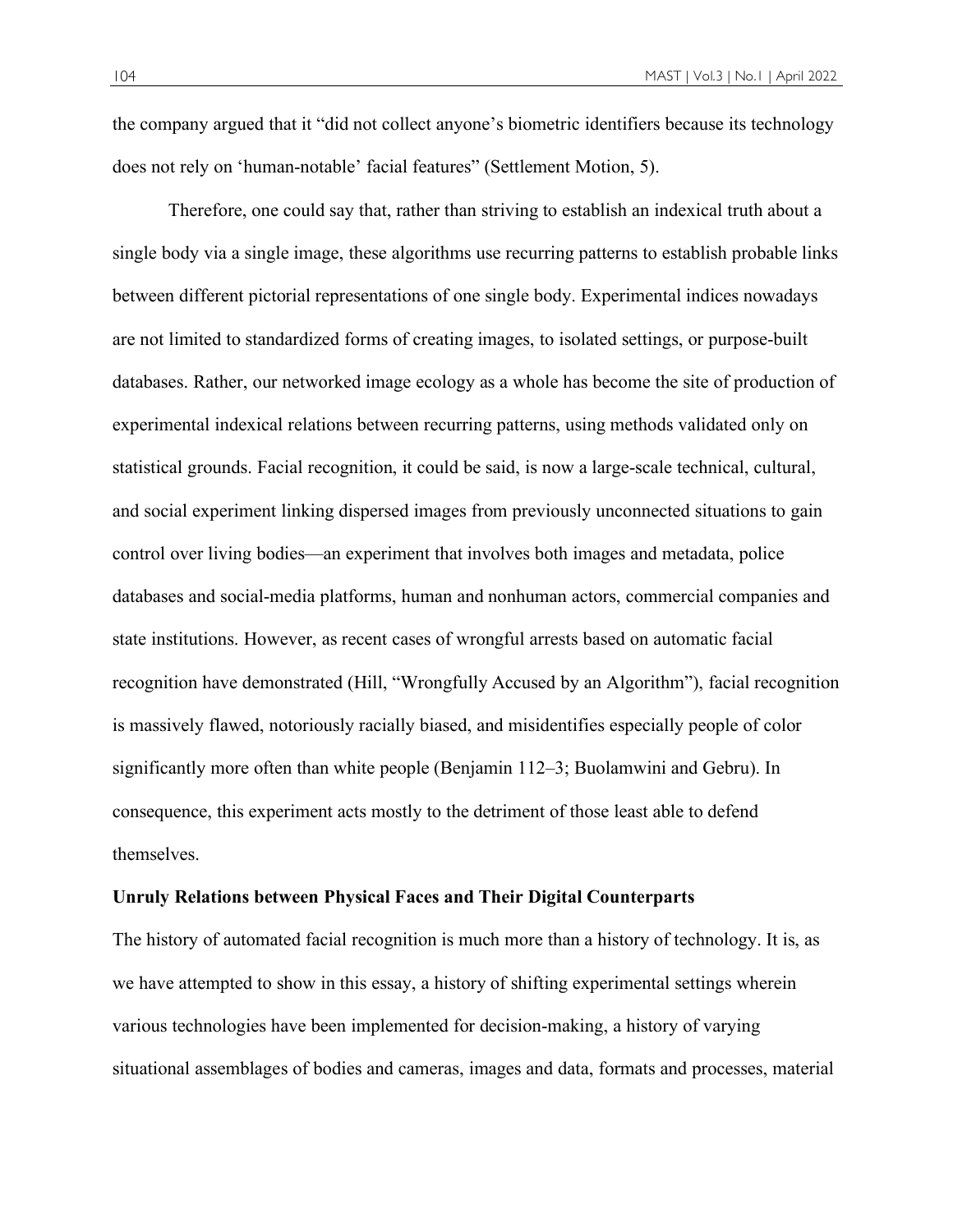infrastructure, social practices, and algorithmic operations. Each of these experimental settings was established to assert evidential truth claims and stabilize indexical connections that link faces, images, and identities. And each of those settings was, at the same time, a product of contingent circumstances and multiple factors, among them political and commercial interests, discursive conjunctions, transformations in visual culture, and technological developments.

Without reducing this complex history to an overly linear narrative, the experimental indices in automated facial recognition have been developed not least because of the following:

- 1. significant government interest in the use of facial recognition technology, which early on led to attempts to standardize the conditions for image capture and comparison to ensure interoperability, as visible in the work of Bertillon, the US FERET program, and the implementation of internationally standardized machine-readable biometric passports;
- 2. a tendency in the algorithmic models and procedures to use more and more abstract features for identification, from measurable distances to statistical patterns that are independent from reliance on a comparison with human vision;
- 3. an expansion of experimental settings in terms of scale, from very limited experiments with isolated physical bodies and single images to algorithmic processing of millions of images circulating online; and
- 4. a more fundamental transformation that reflects a general trend in today's networked image ecologies: growing dissolution of the formerly strict boundaries between the social spheres of private image-sharing, commercial distribution of images, and institutional use of images for identification purposes.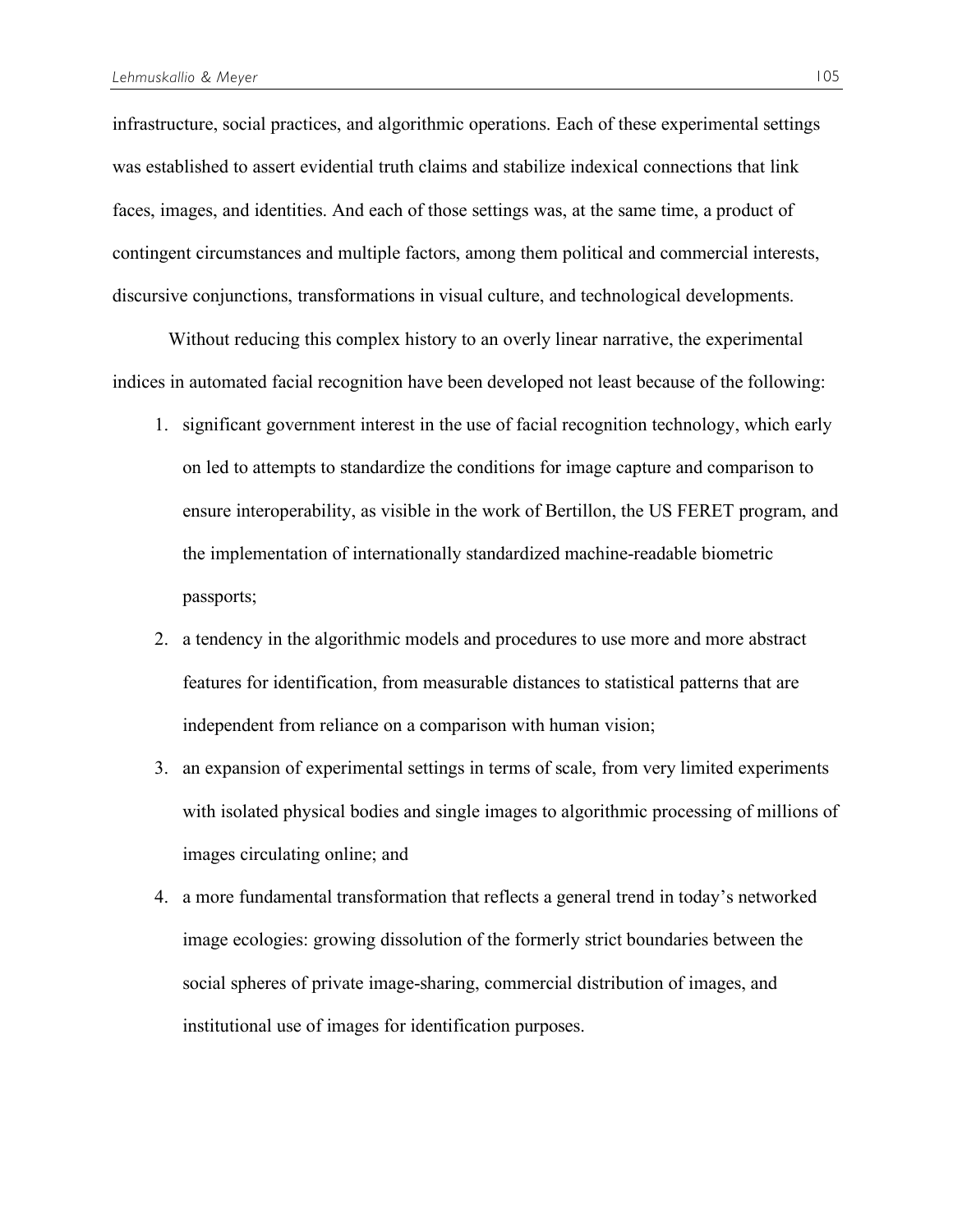The different indexical relations that have become important throughout facial recognition's history—whether relying on an archival system and a way to measure standard deviations, as done by Bertillon, or on mechanical objectivity as was the case in the early days of using photography in passports, or on comparison of image patterns in today's searches for perpetrators in vast image ecologies—all show that a search for a stable indexical relationship based on technology alone is less useful than a focus on the kinds of assemblages needed to make indexical claims in the first place. We suggest examining the ways in which images are always enmeshed in networks of material infrastructure, technical operations, discursive attributions, and cultural practices from the outset. To understand indexical relationships within automated facial recognition, the attached claims to truth, and these images' social role and epistemic function, one has to detach the gaze from the individual image and begin to focus on the role of situational assemblages, which we understand as situationally ordered heterogeneous entities used to make claims and decisions. Only then can we properly critique the unruly relations that are claimed to exist between bodies and the technical inscriptions made of them.

#### **Works Cited**

Alpaydin, Ethem, *Machine Learning*. MIT Press, 2016.

Barthes, Roland. *Camera Lucida: Reflections on Photography*. Farrar, Straus and Giroux, 1982. Batchen, Geoffrey. *Burning with Desire: The Conception of Photography*. MIT Press, 1999. Benjamin, Ruha. *Race after Technology*: *Abolitionist Tools for the New Jim Code*. Polity, 2019. Bledsoe, Woodrow Wilson. "A Facial Recognition Project Report," Panoramic Research, 1963, https://archive.org/details/firstfacialrecognitionresearch.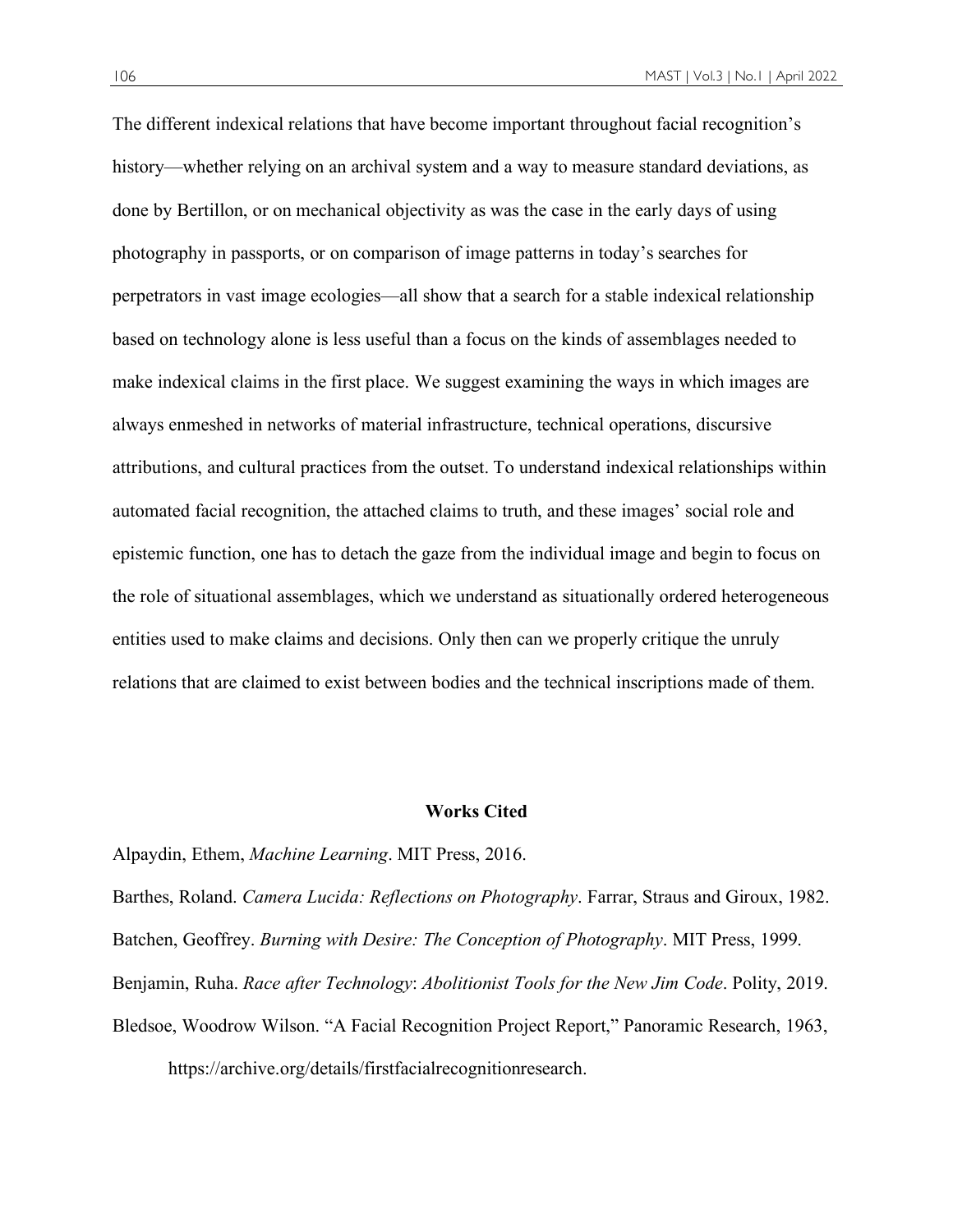- Boyer, Anne Olivia, and Robert S. Boyer. "A Biographical Sketch of W. W. Bledsoe," *Automated Reasoning: Essays in Honor of Woody Bledsoe*, edited by Anne Olivia Boyer and Robert S. Boyer, Springer, 1991, pp. 1–30.
- Buolamwini, Joy, and Timnit Gebru. "Gender Shades: Intersectional Accuracy Disparities in Commercial Gender Classification." *Conference on Fairness, Accountability and Transparency*. PMLR, 2018.
- Caplan, Jane. "'This or That Particular Person': Protocols of Identification in Nineteenth-Century Europe." *Documenting Individual Identity: The Development of State Practices in the Modern World*, edited by J. Caplan and J. C. Torpey. Princeton UP, 2001, pp. 49– 66.
- Crawford, Kate. *Atlas of AI: Power, Politics and the Planetary Costs of Artificial Intelligence*. Yale UP, 2021.
- Daston, Lorraine, and Peter Galison. "The Image of Objectivity." *Representations*, vol. 40, 1992, pp. 81–128.
- Ellenbogen, Josh. *Reasoned and Unreasoned Images: The Photography of Bertillon, Galton and Marey*. Pennsylvania State UP, 2012.
- Gallagher, Sean. "Why Facial Recognition Tech Failed in the Boston Bombing Manhunt." *ArsTechnica*, 7 May 2013, https://arstechnica.com/information-technology/2013/05/whyfacial-recognition-tech-failed-in-the-boston-bombing-manhunt/. Accessed 19 Mar. 2022.
- Gates, Kelly A. *Our Biometric Future: Facial Recognition and the Culture of Surveillance*. New York UP, 2011.
- Gray, Richard T. *About Face: German Physiognomic Thought from Lavater to Auschwitz*. Wayne State UP, 2004.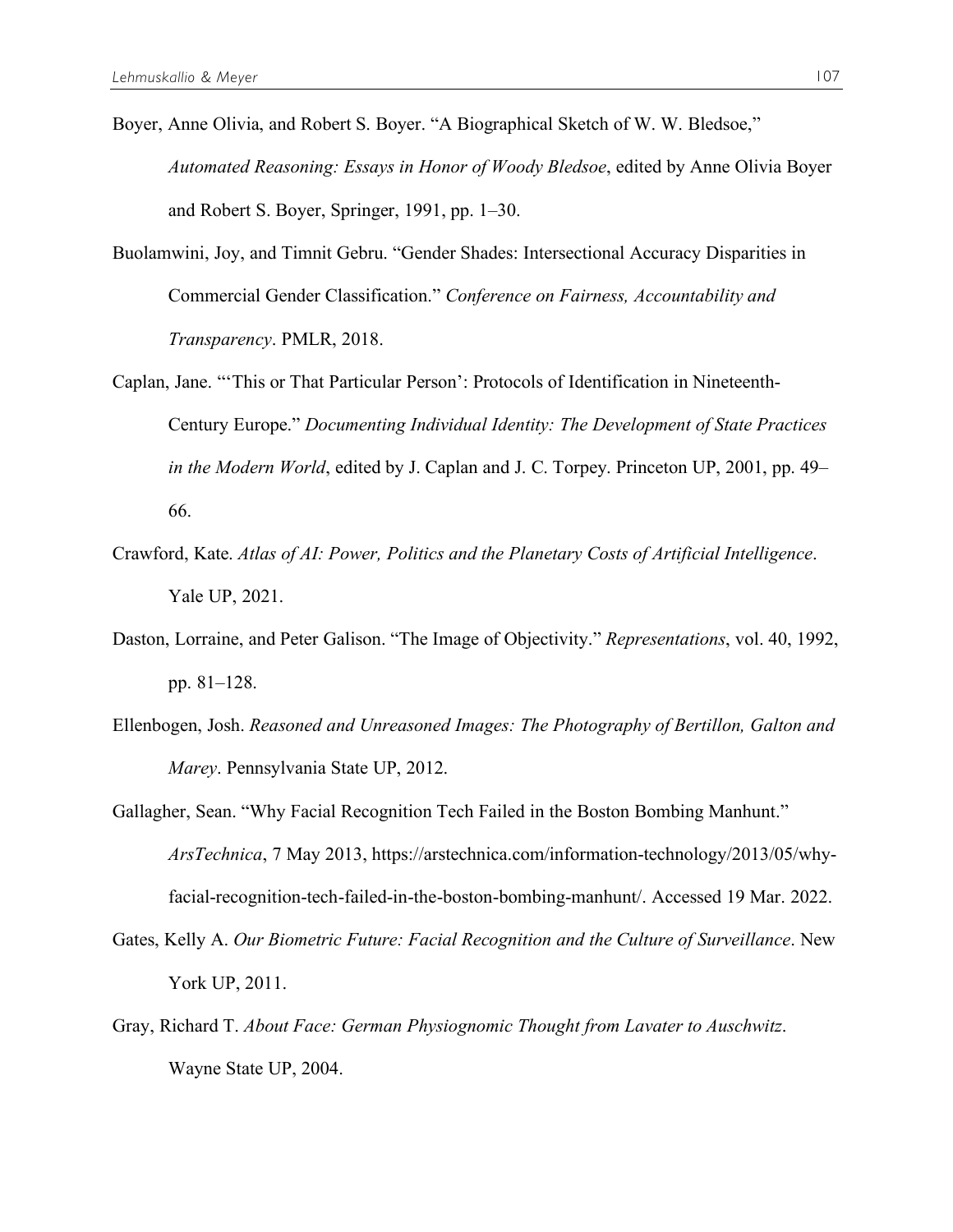Grossenbacher, Timo, and Felix Michel. "Automatische Gesichtserkennung—So einfach ist es, eine Überwachungsmaschine zu bauen." *SRF Data*, 7 Feb. 2021, https://www.srf.ch/news/schweiz/automatische-gesichtserkennung-so-einfach-ist-es-eineueberwachungsmaschine-zu-bauen. Accessed 19 Mar. 2022.

Hall, Louise. "Capitol Riot Suspect Arrested after FBI Use Face Recognition on Girlfriend's Instagram." *The Independent*, 2 Apr. 2021, https://www.independent.co.uk/news/world/americas/capitol-riot-stephen-randolph-insta gram-b1835304.html. Accessed 19 Mar. 2022.

- Harvey, Adam, and Jules LaPlace. Microsoft Celeb. *Exposing AI*, 2021, https://exposing.ai/msceleb/. Accessed 30 Jun. 2021.
- Hausken, Liv. "The Face in the Biometric Passport." *The Art of Identification. Forensics, Surveillance, Identity*, edited by Rex Ferguson, Melissa M. Littlefield, and James Purdon, Penn State UP, 2021, pp. 159–181.
- Hill, Kashmir. "The Secretive Company That Might End Privacy as We Know It." *The New York Times*, 18 Jan. 2020,

https://www.nytimes.com/2020/01/18/technology/clearview-privacy-facial-recognition.ht ml. Accessed 19 Mar. 2022.

- ---. "Wrongfully Accused by an Algorithm." *The New York Times*, 24 Jun. 2020, https://www.nytimes.com/2020/06/24/technology/facial-recognition-arrest.html. Accessed 19 Mar. 2022.
- Huang, Gary B., Manu Ramesh, Tamara Berg, and Erik Learned-Miller. "Labeled Faces in the Wild: A Database for Studying Face Recognition in Unconstrained Environments."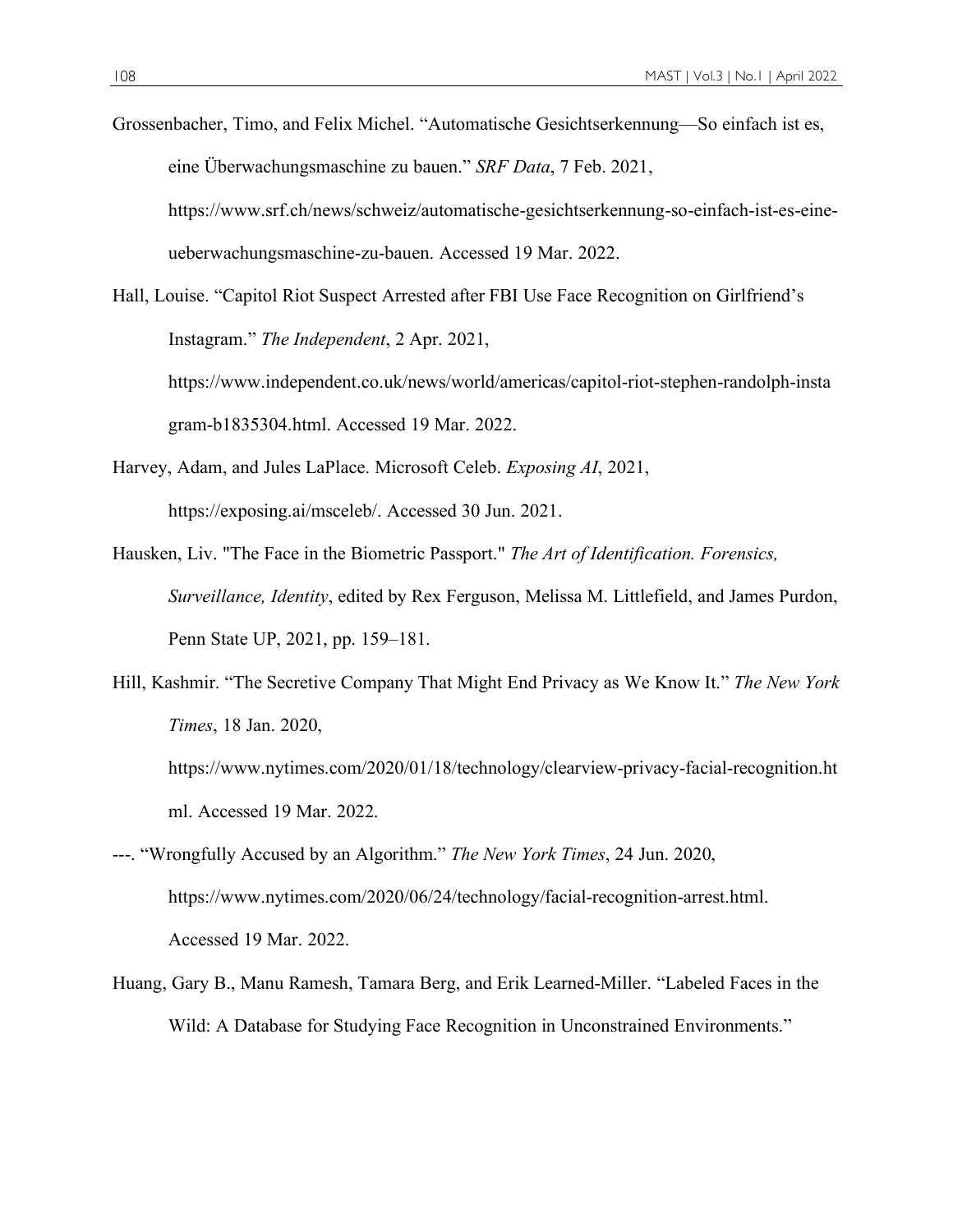University of Massachusetts at Amherst, Technical Report 07-49, Oct. 2007,

http://vis-www.cs.umass.edu/lfw/lfw.pdf.

- International Civil Aviation Organization (ICAO). *Doc 9303. Machine Readable Travel Documents*. Part 1: Introduction, 7th ed., 2015.
- Introna, Lucas, and Helen Nissenbaum. *Facial Recognition Technology: A Survey of Policy and Implementation Issues*. New York University, 2017.

Jappy, Tony. *Introduction to Peircean Visual Semiotics*. Bloomsbury, 2013.

Kaltenbrunner, Wolfgang. 2018. Situated Knowledge Production, International Impact: Changing Publishing Practices in a German Engineering Department. *Minerva*, vol. 56, no. 3, pp. 283–303.

Kanade, Takeo. *Computer Recognition of Human Faces*. Birkhäuser, 1977.

Kean, Thomas H., et al. *The 9/11 Commission Report*. National Commission on Terrorist Attacks upon the United States, 2004.

Kelleher, John D., *Deep Learning*, MIT Press, 2019

- Kember, Sarah. 2014. Face Recognition and the Emergence of Smart Photography. *Journal of Visual Culture*, vol. 13, no. 2, pp. 182–199.
- Krauss, Rosalind. "Notes on the Index: Seventies Art in America." *October*, vol. 3, Spring 1977, pp. 68–81.
- ---. "Notes on the Index: Seventies Art in America." Part 2. *October*, vol. 4, Autumn 1977, pp. 58–67.
- Latour, Bruno. "Visualisation and Cognition: Drawing Things Together." *Knowledge and Society: Studies in the Sociology of Culture Past and Present*, edited by H. Kuklick, Jai Press, 1986, vol. 6, pp. 1–40.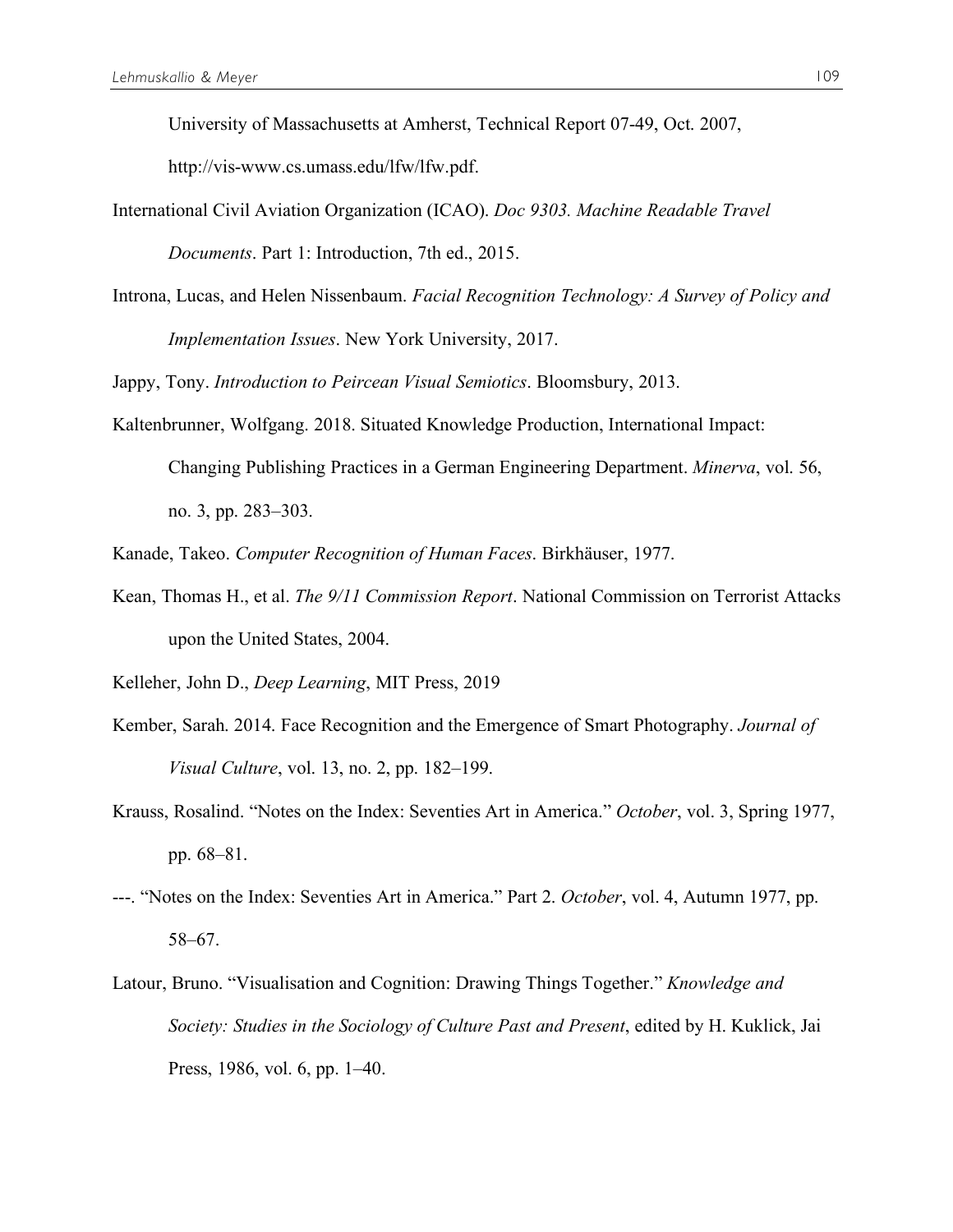- Lavater, Johann Caspar. *Physignomische Fragmente, zur Beförderung der Menschenkenntnis und Menschenliebe. Zweyter Versuch. Mit vielen Kupfertafeln*. Weidmanns Erben und Reich, 1776.
- Lehmuskallio, Asko. "The Camera as a Meeting Place for Decision Making." *The Camera as Actor: Photography and the Embodiment of Technology*, edited by Amy Cox Hall, Routledge, 2020, pp. 17–28.
- Lehmuskallio, Asko, and Haara P. "The Passport as a Medium of Movement." *Varieties of Cooperation. Mutually Making the Conditions of Mutual Making*, edited by Clemens Eisenmann, Kathrin Englert, Cornelius Schubert, and Ehler Voss, Wiesbaden, Springer VS, 2022, in press.
- Lee-Morrison, Lila. *Portraits of Automated Facial Recognition: On Machinic Ways of Seeing the Face*. Transcript, 2019.

Meyer, Roland. *Gesichtserkennung* (*Digitale Bildkulturen*). Wagenbach, 2021.

- ---. *Operative Porträts. Eine Bildgeschichte der Identifizierbarkeit von Lavater bis Facebook*. Konstanz UP, 2019.
- Müller, Martin. "Assemblages and Actor-networks: Rethinking Socio-material Power, Politics and Space." *Geography Compass*, vol. 9, no. 1, 2015, pp. 27–41.

Nelson, Lisa S. *America Identified: Biometric Technology and Society*. MIT Press, 2011.

Norval, Aletta, and Elpida Prasopoulou. "Public Faces? A Critical Exploration of the Diffusion of Face Recognition Technologies in Online Social Networks." *New Media & Society*, vol. 19, no. 4, 2017, pp. 637–54.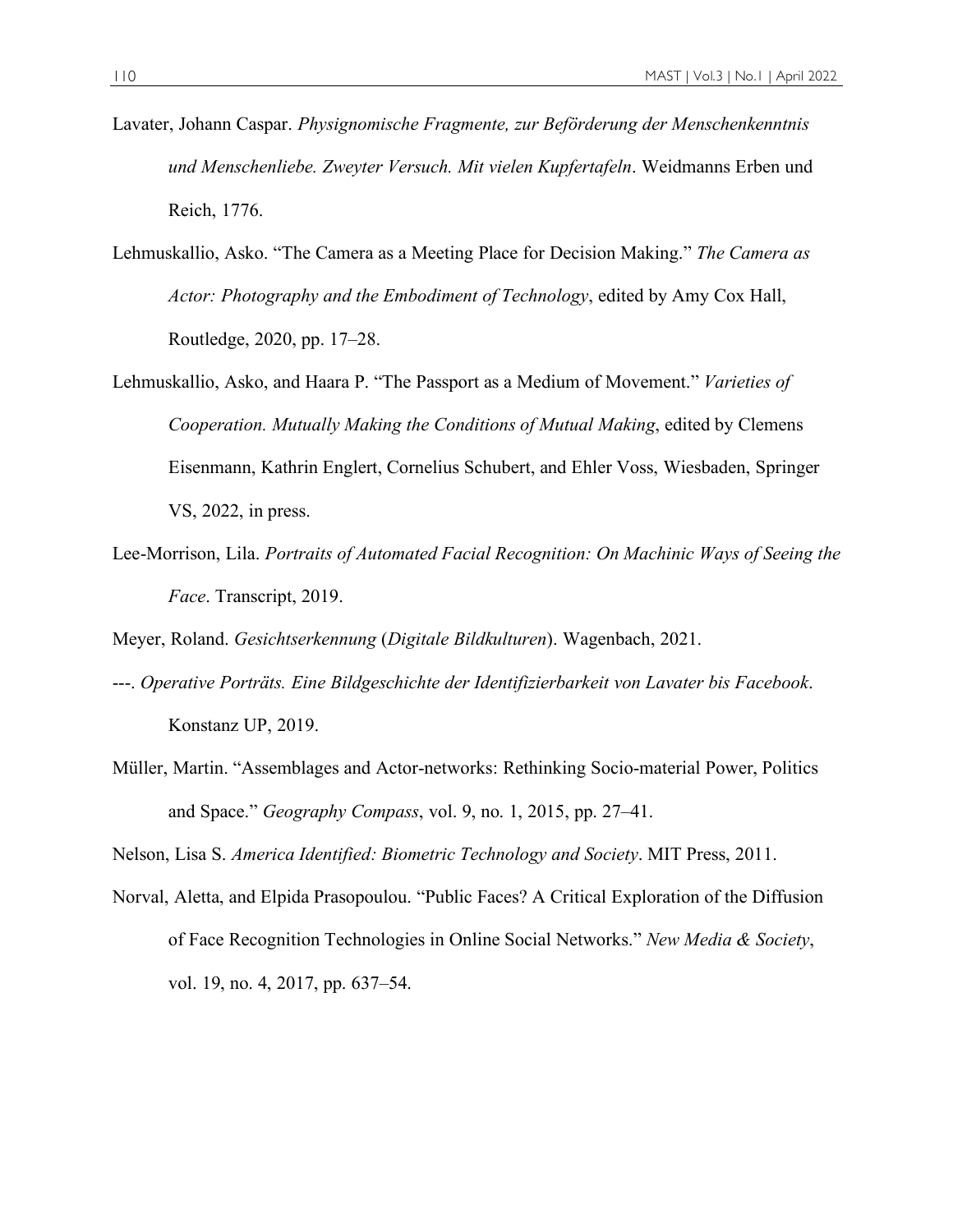- Phillips, P. Jonathon, Patrick J. Rauss, and Sandor Z. Der, *FERET (Face Recognition Technology). Recognition Algorithm Development and Test Results*, Technical Report ARL-TR #995), 1996.
- Randolph Statement of Facts. United States Department of Justice, 16 Apr. 2021, https://www.justice.gov/usao-dc/case-multi-defendant/file/1388841/download.
- Raviv, Shaun. "The Secret History of Facial Recognition." *Wired*, 22 Jan. 2020,

https://www.wired.com/story/secret-history-facial-recognition/. Accessed 19 Mar. 2022.

Robertson, Craig. *The Passport in America: The History of a Document.* Oxford UP, 2010.

- Robins, Alexander. "Peirce and Photography: Art, Semiotics, and Science." *The Journal of Speculative Philosophy*, vol. 28, no. 1, 2014, pp. 1–16.
- Sekula, Allan. "The Body and the Archive." *October*, vol. 39, 1986, pp. 3–64.
- Settlement Motion in Case 3:15-cv-03747-JD, United States District Court for the Northern District of California, San Francisco Division (document 445), filed 8 May 2020, https://www.courthousenews.com/wp-content/uploads/2020/06/Facebook-FacialDataSettl ementMotion.pdf.
- Sirovich, Lawrence, and Michael Kirby. "Low-Dimensional Procedure for the Characterization of Human Faces." *Journal of the Optical Society of America*, vol. 4, no. 3, 1987, pp. 519– 24.
- Stanley, Jay, and Barry Steinhardt. *Drawing a Blank: The Failure of Facial Recognition Technology in Tampa*, *Florida*. ACLU Special Report, January 2002.
- Tagg, John. *The Burden of Representation: Essays on Photographies and Histories*. University of Minnesota Press, 1993.